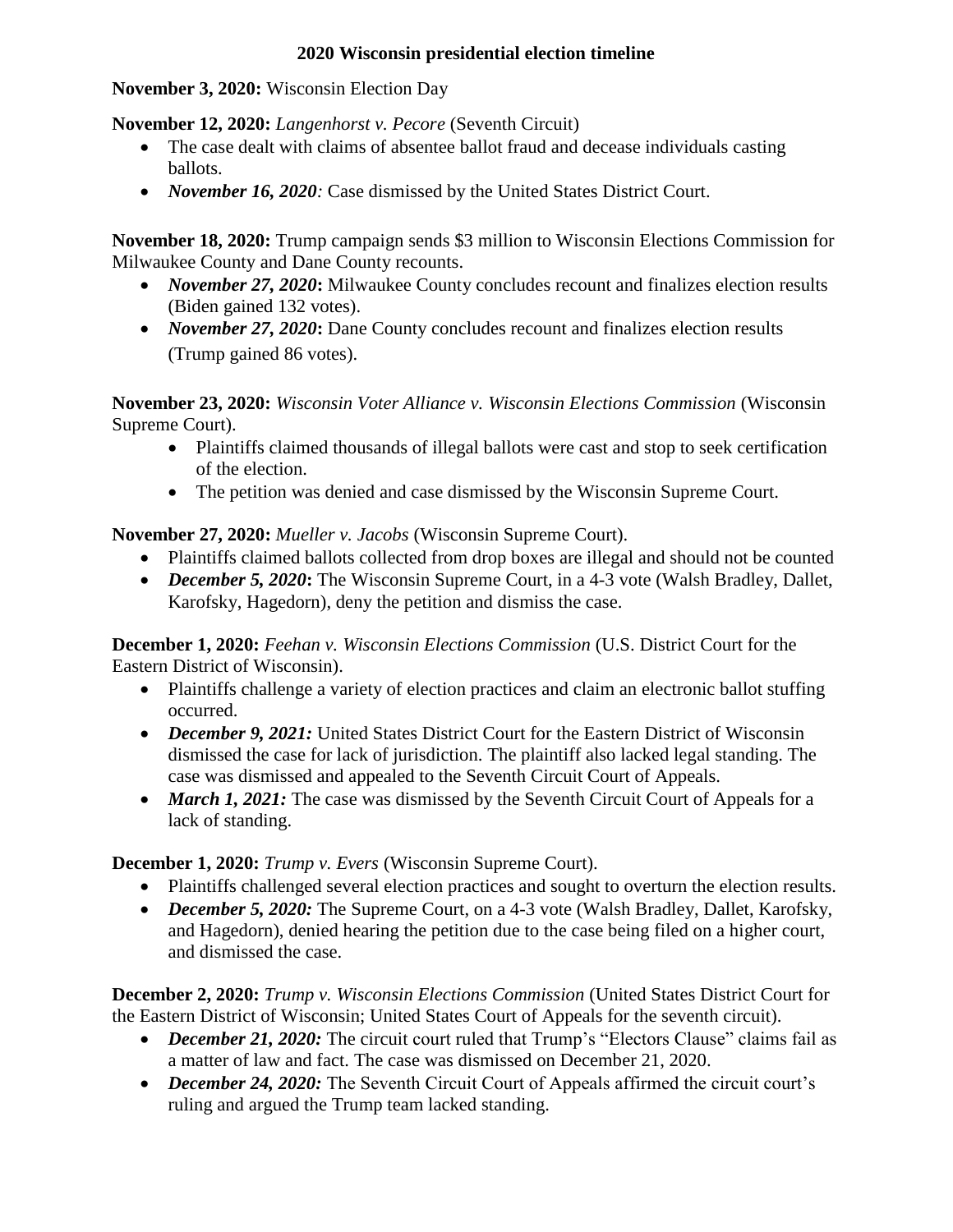• *March 8, 2021:* Petition denied by the United States District Court for the Eastern District of Wisconsin.

**December 7, 2020:** *Trump v. Biden* (Wisconsin Circuit Court; Wisconsin Supreme Court).

- *December 11, 2020:* District judges rules in favor of the defendants, because the plaintiffs failed to prove Wisconsin violated early voting laws in its recount. The district court affirmed the certification of Wisconsin's presidential election results.
- *December 14, 2020:* The Wisconsin Supreme Court, in a 4-3 decision (Walsh Bradley, Dallet, Karofsky, Hagedorn) affirmed the appellate court's decision. The Supreme Court ruled in favor of the defendents, Biden et al.
- *December 29, 2020:* Rudy Giuliani files an appeal with the United States Supreme Court.
- *December 30, 2020:* United States Supreme Court refuses to hear Giuliani's appeal.

**December 11, 2020:** Joint Public Hearing of the Assembly and Senate Committees held to conduct a 2020 election review.

**December 22, 2020:** *Wisconsin Voters Alliance v. Pence* (United States District Court for the District of Columbia).

- Plaintiffs alleged the Electoral Count Act violates Article II of the Constitution, impermissibly disempowering state legislatures in post-election certification matters.
- *January 4, 2021:* Case dismissed, as the court held that plaintiffs' votes were counted and that the plaintiffs lacked standing.

**January 4, 2021:** Assembly Resolution 4, relating to: election law violations, introduced by Representative Scott Allen.

• **January 4, 2021:** Resolution adopted by the Wisconsin State Assembly (Seeks to address questions of election legitimacy and take up legislation crafted to ensure civil officers follow election laws as written).

**January 28, 2021:** Senate Bill 52, relating to: Public notice of noncandidacy for incumbent local officials, introduced by Representative Jeremy Thiesfeldt and Senator Dan Feyen.

- *March 23, 2021:* Passed by the Wisconsin State Assembly, via voice vote.
- *May 11, 2021:* Approved by the Wisconsin State Senate, via voice vote.
- *May 20, 2021:* Signed into law by Governor Tony Evers
- *May 24, 2022:* Published as 2021 Wisconsin Act 33.

January 29, 2021: Assembly Bill 21, relating to: aids to counties and municipalities for certain special election costs, introduced by Representative Shae Sortwell and Senator André Jacque.

- *March 1, 2021:* Public hearing held in the Senate Committee on Elections, Elections Process Reform, and Ethics.
- *June 1, 2021:* Public hearing held in the Assembly Committee on Campaigns and Elections.
- *November 15, 2021:* Passed out of the Assembly Committee on Campaigns and Elections, 9-0.
- *November 15, 2021:* Referred to the Assembly Rules Committee.
- *March 15, 2022:* Failed to pass pursuant to Senate Joint Resolution 1.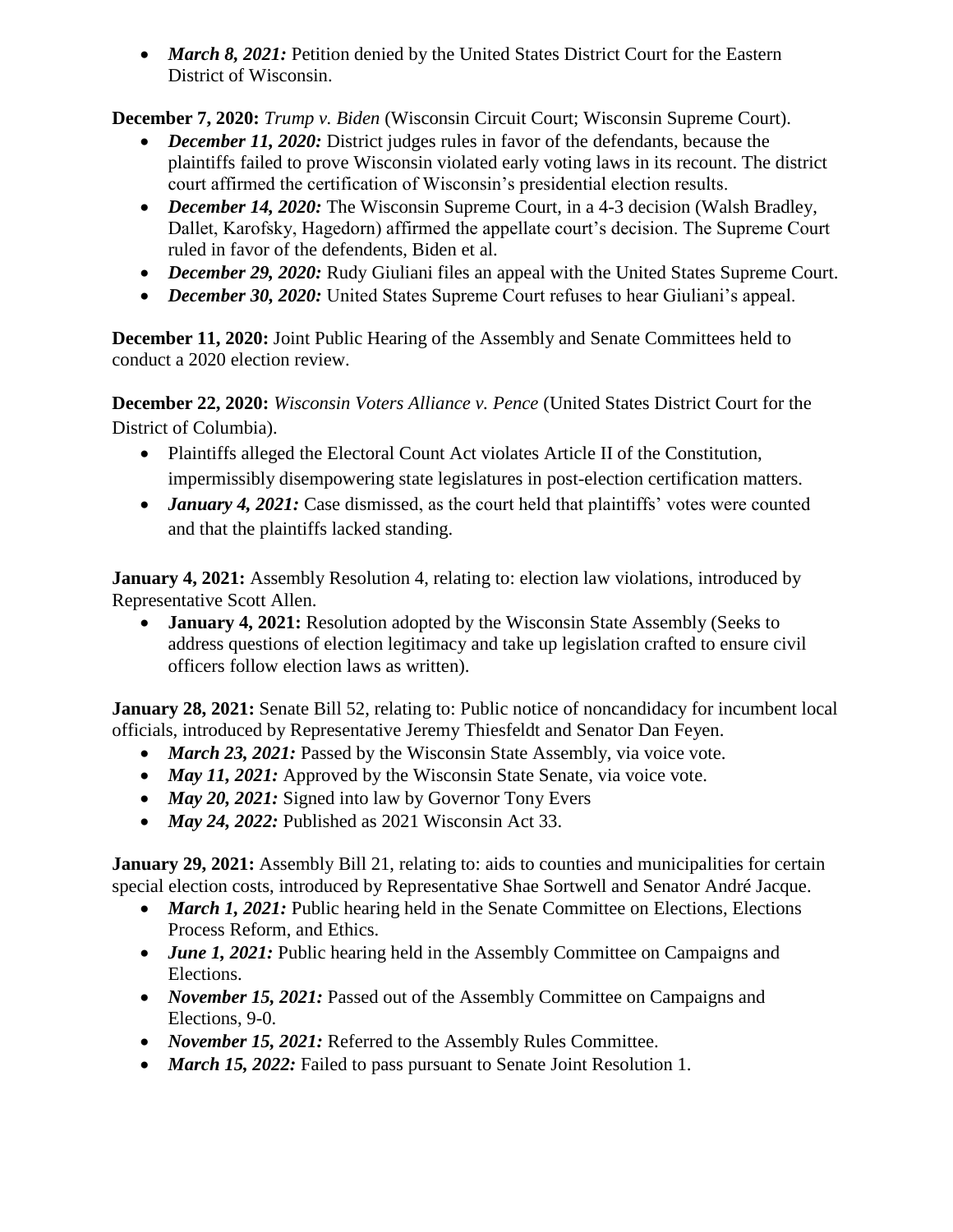**February 10, 2021:** Assembly Bill 35, relating to: The method of selecting presidential electors, introduced.

- *February 10, 2021:* Referred to the Assembly Committee on Campaigns and Elections.
- *March 15, 2022:* Failed to pass pursuant to Senate Joint Resolution 1.

**February 11, 2021:** Joint Legislative Audit Bureau directed by Legislative Audit Committee to conduct an audit of the election administration.

**February 11, 2021:** Senate Bill 102, relating to: Allowing a pupil enrolled in a home-based private educational program to serve as an election inspector, introduced by Senator Kathy Bernier and Representative Jesse James.

- *March 23, 2021:* Approved via voice vote by the Wisconsin State Senate,
- *May 11, 2021:* Approved via voice vote by the Wisconsin State Assembly.
- *May 20, 2021:* The bill was signed into law by Governor Tony Evers.
- *May 24, 2022:* Published as 2021 Wisconsin Act 34.

**March 8, 2021:** Senate Bill 178, relating to: elections administration, recall petitions, and recount procedures, introduced by Senator Kathy Bernier and Representative Gae Magnafici.

- *March 11, 2021:* Public hearing held in the Senate Committee on Elections, Election Process Reform and Ethics.
- *April 13, 2021:* Approved by the Senate Committee on Elections, Election Process Reform and Ethics, 5-0.
- *April 14, 2021:* Approved by the Wisconsin States Senate via voice vote.
- *May 3, 2021:* Senate Bill 178 was referred to the Assembly Committee on Campaigns and Elections.
- *March 10, 2022:* Referred to the Assembly Committee on Rules.
- *March 15, 2022:* Failed to concur in pursuant to Senate Joint Resolution 1.

**March 8, 2021:** Senate Bill 179, relating to: Voter registration. The bill requires a registered elector who has changed his or her name or address to complete a new voter registration, introduced by Senator Kathy Bernier and Representative Gae Magnafici.

- *April 13, 2021:* Approved 5-0 by the Senate Committee on Elections, Election Processes and Reform and Ethics.
- *April 14, 2021:* Approved via voice vote by the Wisconsin State Senate.
- *May 3, 2021:* Referred to the Assembly Committee on Campaigns and Elections.
- *March 10, 2022:* Referred to the Assembly Committee on Rules.
- *March 15, 2022:* Failed to concur in pursuant to Senate Joint Resolution 1.

**March 8, 2021:** Senate Bill 180, relating to: absentee voting; voting procedures; and providing a penalty, introduced by Senator Kathy Bernier and Representative Gae Magnafici.

- *March 11, 2021:* Public hearing held in the Senate Committee on Elections, Election Process Reform and Ethics.
- *April 14, 2021:* Executive session held in the Senate Committee on Elections, Election Process Reform and Ethics.
- *April 14, 2021:* Before Approved 30-1 by the Wisconsin State Senate.
- *May 3, 2021:* Referred to the Committee on Campaigns and Elections.
- *March 10, 2022:* Referred to the Assembly Committee on Rules.
- *March 15, 2022:* Failed to concur in pursuant to Senate Joint Resolution 1.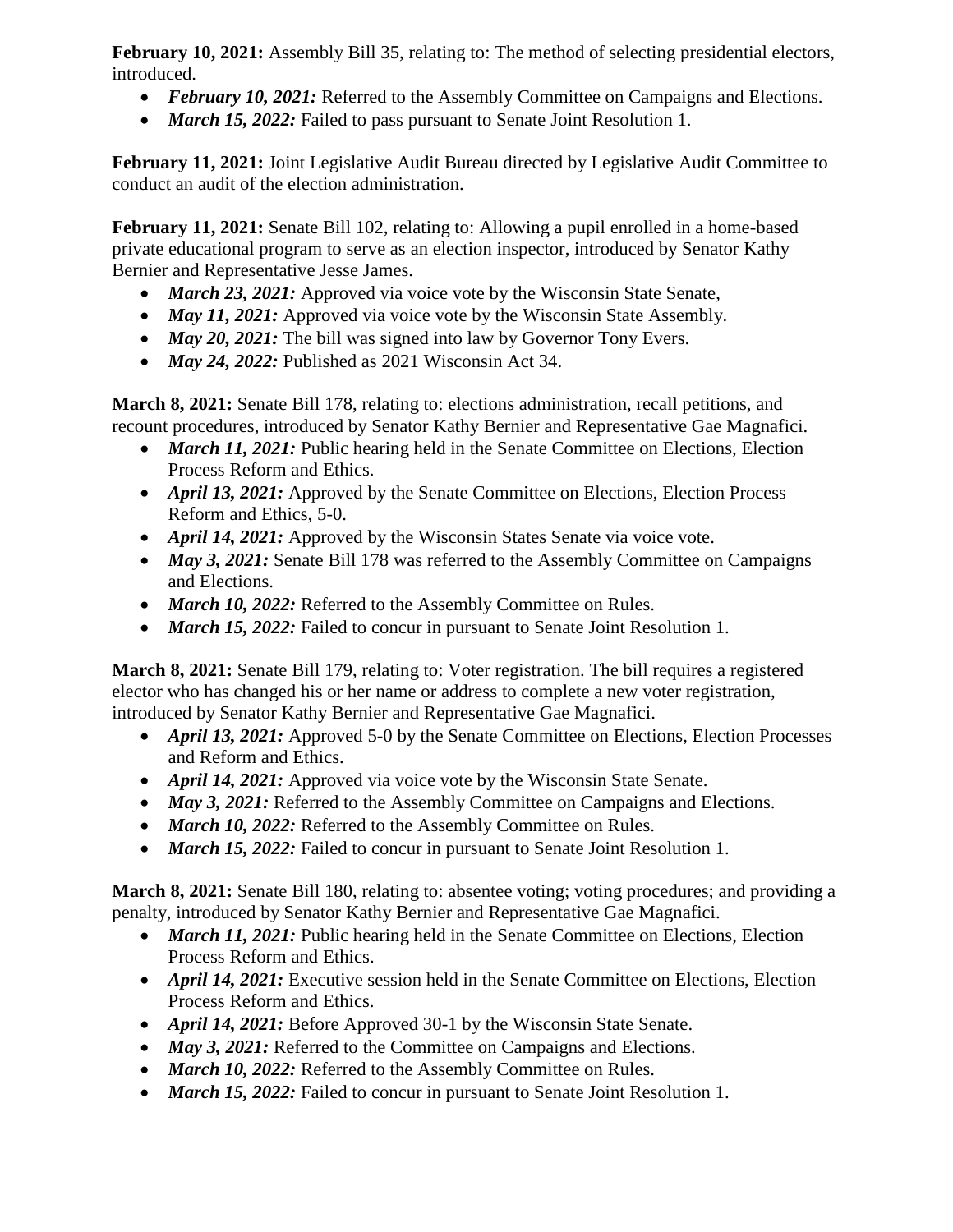**March 10, 2021:** Assembly Committee on Campaigns and Elections holds an information hearing on general election review.

**March 10, 2021:** Assembly Bill 150, relating to: Ranked-choice voting, granting rulemaking authority, and making an appropriation, introduced by Representative Mark Spreitzer and Senator Chris Larson.

- *March 10, 2021:* Referred to the Assembly Committee on Campaigns and Elections.
- *March 15, 2022:* Failed to pass pursuant to Senate Joint Resolution 1.

**March 16, 2021:** Senate Bill 203, relating to: The secure delivery of absentee ballots and providing a penalty, introduced by Senator Duey Stroebel and Representative Tyler August, introduced.

- *May 7, 2021:* Approved by the Senate Committee on Elections, Election Processes and Reform and Ethics, 3-2.
- *May 11, 2021:* Approved 21-12 by the Wisconsin State Senate.
- *June 22, 2021:* Approved 60-38 by the Wisconsin State Assembly.
- *August 10, 2021:* The bill was vetoed by Governor Tony Evers.

**March 16, 2021:** Senate Bill 204, relating to: absentee ballot applications, unsolicited mailing of absentee ballots, canvassing ballot applications, and electronic voter registration, introduced by Senator Alberta Darling and Representative Rick Gundrum.

- *June 9, 2021:* Adopted by the Wisconsin State Senate, 18-14.
- *June 22, 2021:* Adopted by the Wisconsin State Assembly, 60-38.
- *August 10, 2021:* Vetoed by Governor Tony Evers.

**March 16, 2021:** Senate Bill 205, relating to absentee ballots in residential care facilities, introduced by Senator Duey Stroebel and Representative Cindi Duchow.

- *June 9, 2021:* Bill adopted by the Wisconsin State Senate, 20-12.
- *June 22, 2021:* Adopted by the Wisconsin State Assembly, 60-38.
- *August 10, 2021:* Bill vetoed by Governor Tony Evers.

**March 16, 2021:** Senate Bill 206, relating to indefinite confinement, introduced by Senator Duey Stroebel and Representative Cindi Duchow.

- *March 23, 2021:* Referred to the Assembly Committee on Campaigns and Elections.
- *May 5, 2021:* Public hearing held in the Senate Committee on Elections, Election Process Reform and Ethics.
- *June 3, 2021:* The bill failed 2-3 in the Senate Committee on Elections, Election Process Reform and Ethics executive session.
- *June 9, 2021:* Referred to the Senate Committee on Organization.
- *March 15, 2022:* Failed to pass pursuant to Assembly Joint Resolution 1.

**March 16, 2021:** Senate Bill 207/Assembly Bill 173, relating to: Private resources used for election administration, appointment of election officials, and providing a penalty, introduced by Senator Duey Stroebel and Representative Adam Neylon.

- *May 5, 2021:* Approved by the Assembly Committee on Campaigns and Elections, 5-2.
- *May 11, 2021:* Bill approved by the Assembly, 60-38.
- *June 9, 2021:* Approved by the Wisconsin State Senate, 18-14.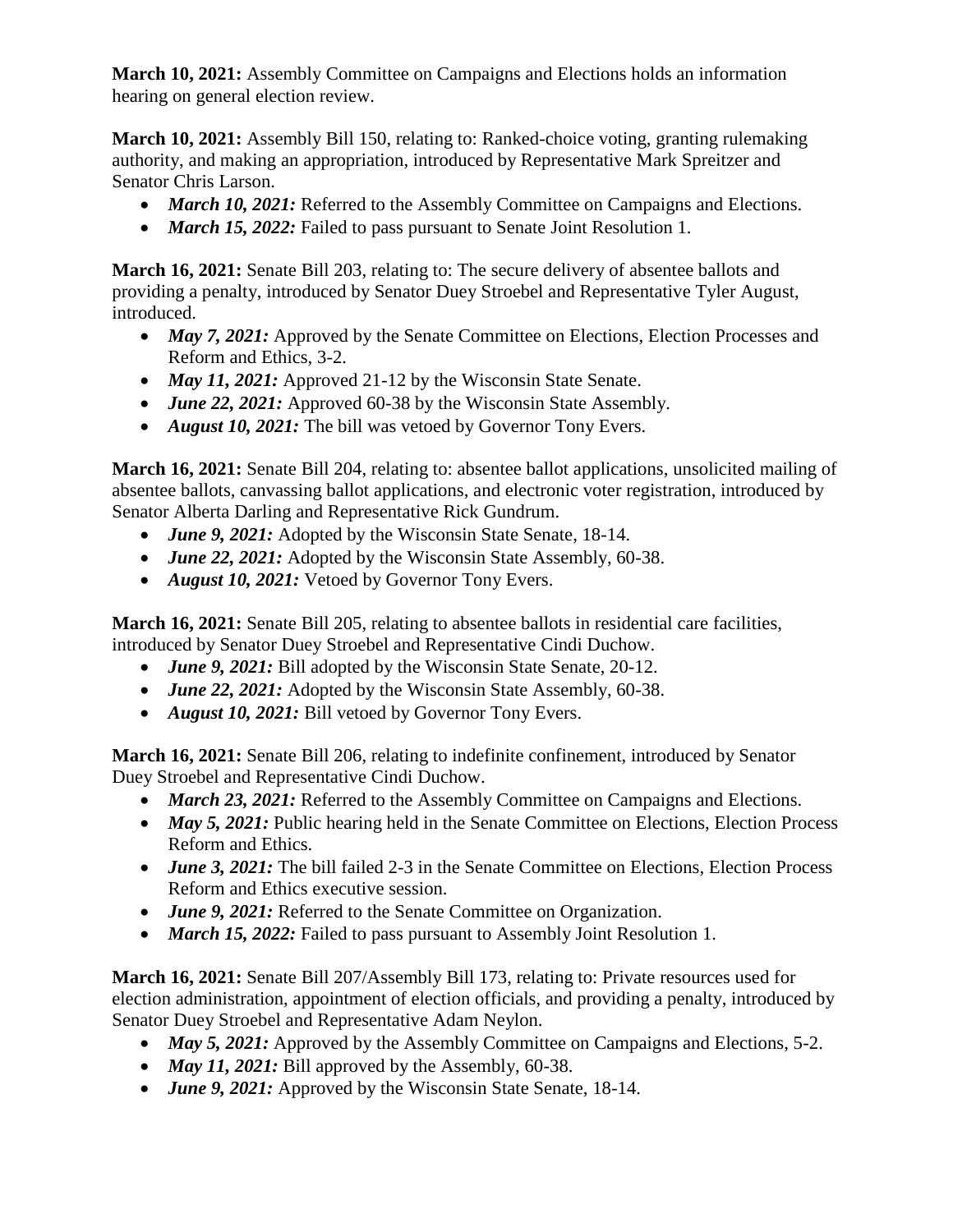• *June 30, 2021:* The bill was vetoed by Governor Tony Evers.

**March 16, 2021:** Senate Bill 208, relating to: publication of Wisconsin Elections Commission notices, introduced by Senator Duey Stroebel and Representative Adam Neylon.

- *April 14, 2021:* Approved via voice vote by the Wisconsin State Senate.
- *May 11, 2021:* Approved via voice vote by the Wisconsin State Assembly.
- *May 24, 2021:* Signed into law by Governor Tony Evers.
- *May 24, 2021:* Published as 2021 Wisconsin Act 38.

**March 16, 2021:** Senate Bill 209, relating to returning absentee ballots to the municipal clerk, introduced, introduced by Senator Alberta Darling and Representative David Steffen.

- *June 9, 2021:* Approved via voice vote by the Wisconsin State Senate.
- *June 10, 2021:* Bill received by the Wisconsin State Assembly from the Wisconsin State Senate.
- March 10, 2022: Referred to the Assembly Rules Committee.
- *March 15, 2022:* Failed to pass pursuant to Senate Joint Resolution 101.

**March 16, 2021:** Senate Bill 210, relating to: election observers, introduced by Senator Alberta Darling and Representative Paul Tittl.

- *April 14, 2021:* Approved by the Wisconsin State Senate, 20-12.
- *June 22, 2021:* Approved by the Wisconsin State Assembly, 60-38.
- *August 10, 2021:* Bill vetoed by Governor Tony Evers.

**March 16, 2021:** Senate Bill 211, relating to applications for absentee ballot applications, introduced by Senator Alberta Darling and Representative David Steffen.

- *April 15, 2021:* Public hearing held in the Senate Committee on Elections, Election Process Reform, and Ethics.
- *April 27, 2022:* A public hearing was held in the Assembly Committee on Campaigns and Elections.
- *May 19, 2021:* Bill approved 3-2 at the Senate Committee on Elections, Election Process Reform, and Ethics.
- *June 9, 2021:* Referred to the Senate Committee on Organization.
- *March 15, 2022:* Failed to pass pursuant to Senate Joint Resolution 1.

**March 16, 2021:** Senate Bill 212, relating to: defects on absentee ballot certificates, introduced by Senator Alberta Darling and Representative Joe Sanfelippo.

- *May 11, 2021:* Approved by the Wisconsin State Senate, 20-12.
- *June 22, 2021:* Approved by Wisconsin State Assembly, 60-38.
- *August 10, 2021:* Bill vetoed by Governor Tony Evers.

**March 16, 2021:** Senate Bill 213, relating to actions for violation of election laws, introduced by Senator Duey Stroebel Representative Rob Brooks.

- *April 13, 2021:* Approved 3-2 by the Senate Committee on Elections, Election Process Reform and Ethics.
- *April 15, 2022:* A public hearing was held in the Assembly Committee on the Judiciary.
- *May 11, 2021:* Passed by the Wisconsin State Senate, 20-12.
- February 23, 2022: Passed by the Wisconsin State Assembly.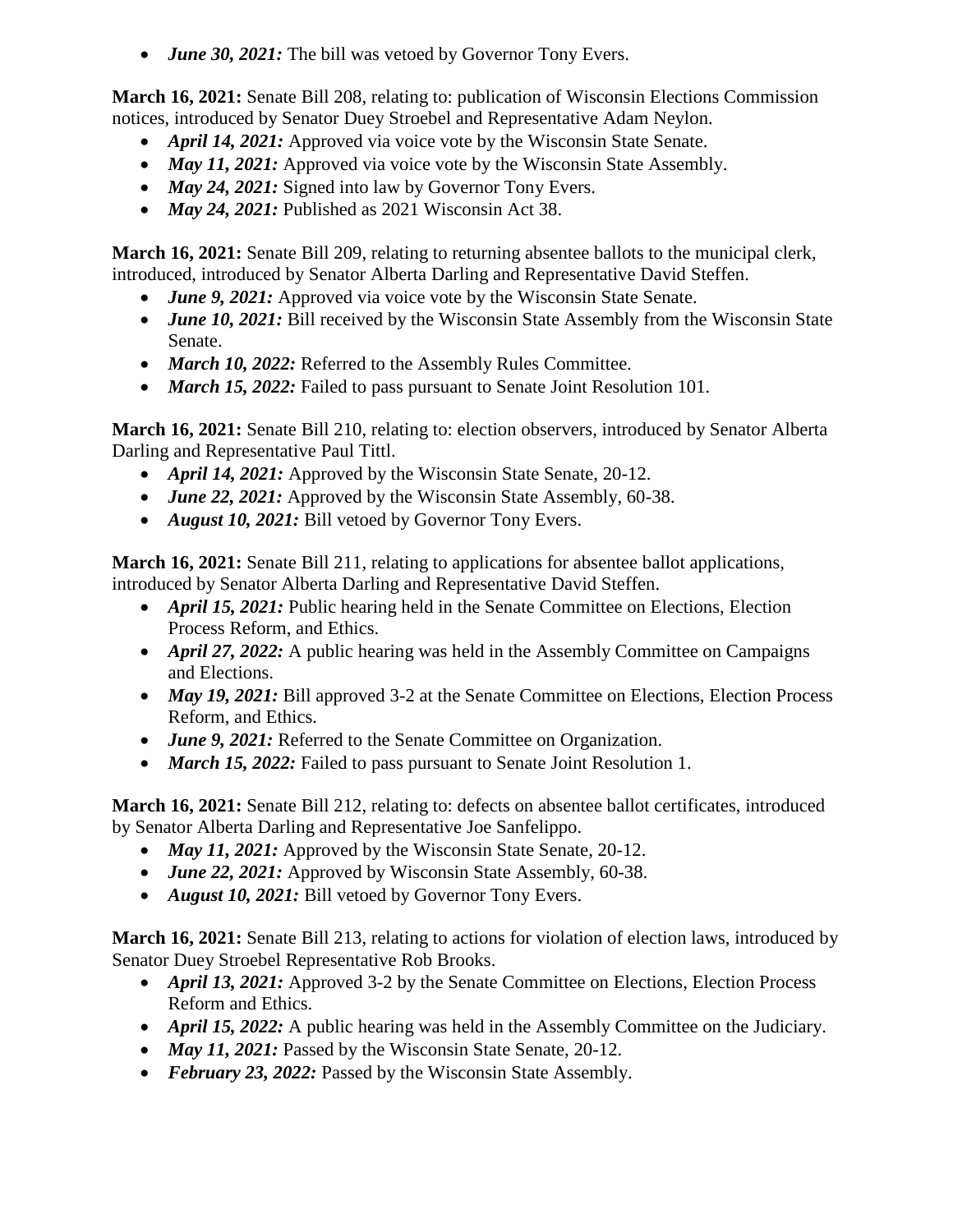*March 8, 2022:* Amended version of the bill approved by the Wisconsin State Senate, 21- 12.

**March 16, 2021:** Senate Bill 214, relating to: early canvassing of absentee ballots, combined polling places, timeline for sending and transmitting absentee ballots, nomination papers for certain independent candidates, and providing a penalty, introduced by Senator Duey Stroebel and Representative Gary Tauchen.

- *May 19, 2021:* Public hearing held in the Senate Committee on Elections, Election Process Reform and Ethics.
- *June 3, 2021:* Bill approved by the Senate Committee on Elections, Election Process Reform and Ethics, 6-3.
- *May 4, 2021:* Referred to the Assembly Committee on Campaigns and Elections.
- *February 21, 2022:* Approved by the Wisconsin State Senate, 21-12.
- *March 10, 2022:* Referred to the Assembly Rules Committee.
- *March 15, 2022:* Failed to concur in pursuant to Senate Joint Resolution 1.

**March 17, 2021:** Assembly Resolution 15, relating to: Directing the Assembly Committee on Campaigns and Elections to investigate the administration of elections in Wisconsin, introduced by Representative Joe Sanfelippo.

• *March 23, 2021:* Passed by the Wisconsin State Assembly 58-35.

**March 31, 2021:** Assembly Committee on Campaigns and Elections holds informational hearing featuring Meagan Wolfe, WEC Administrator.

**March 31, 2021,** Senate Bill 268, relating to: compensation of election officials performing duties during a recount, introduced by Senator Kathy Bernier and Representative Cody Horlacher.

- *May 19, 2021:* Public hearing held in the Senate Committee on Elections, Election Process Reform and Ethics.
- *June 3, 2021:* Passed out of the Senate Committee on Elections, Election Process Reform and Ethics, 3-2.
- *June 23, 2021:* Approved by the Wisconsin State Senate, 18-12.
- *June 1, 2021:* Public hearing held in Assembly Committee on Campaigns and Elections.
- *March 10, 2022:* Referred to the Assembly Rules Committee.
- *March 15, 2022:* Failed to concur in pursuant to Senate Joint Resolution 1.

**April 6, 2021:** Assembly Bill 244, relating to: ranked-choice voting, introduced by Representative Tony Kurtz and Senator Dale Kooyenga.

- *April 6, 2021*: Bill referred to the Assembly Committee on Campaigns and Elections.
- *December 14, 2021*: A public hearing was held in the Senate Committee Elections, Election Process Reform and Ethics.
- *March 15, 2022*: Failed to pass pursuant to Senate Joint Resolution 1.

**April 8, 2021:** Assembly Bill 246, relating to: elect the president and vice president via the national popular vote introduced by Representative Gary Hebl and Senator Bob Wirch.

- *April 8, 2021:* Assembly Bill 246 referred to the Assembly Bill on Campaigns and Elections.
- *March 15, 2022:* Failed to pass pursuant to Senate Joint Resolution 1.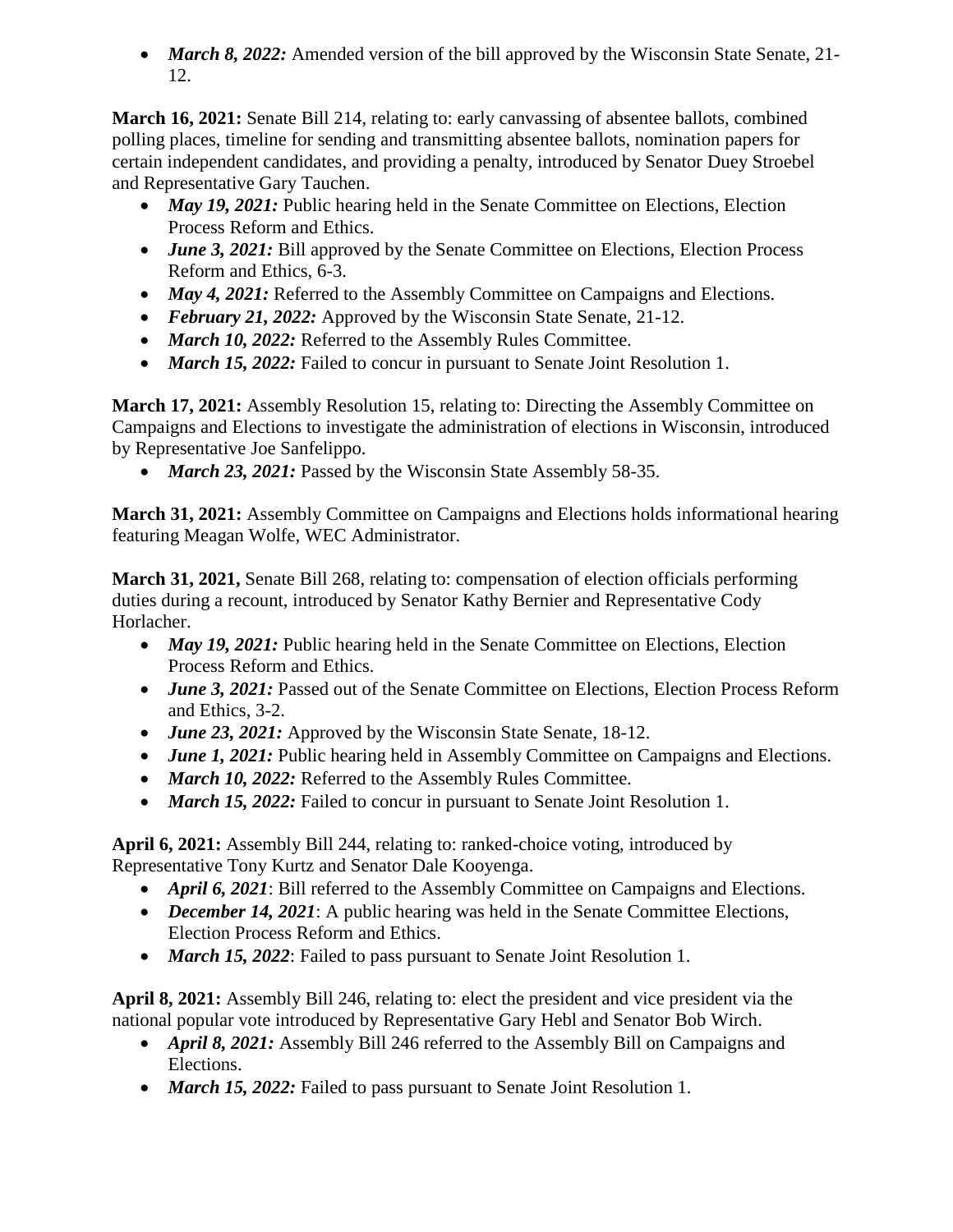**April 16, 2021:** Senate Bill 292, relating to: broadcasting election night proceedings, introduced by Senator Eric Wimberger and Senator Shae Sortwell.

- *May 5, 2021:* Public hearing held in Wisconsin State Senate.
- *May 7, 2021:* Approved by the Assembly Committee on Campaigns and Elections, 3-2.
- *May 11, 2021:* Approved by the Wisconsin State Senate via voice vote.
- *June 1, 2021:* Public hearing held in the Assembly Committee on Campaigns and Elections.
- *June 16, 2021:* Approved by the Assembly Committee on Campaigns and Elections, 6-3.
- *June 22, 2022:* Passed by the Assembly 60-38
- *August 10, 2021:* Bill vetoed by Governor Evers.

**May 6, 2021:** Wisconsin Assembly Committee on Campaigns and Elections informational hearing featuring Wisconsin Voter Alliance.

**May 13, 2021:** Speaker Robin Vos hires two former law enforcement officials to conduct an investigation into the 2020 elections.

**May 14, 2021:** Senate Joint Resolution 32, relating to: Eligibility to vote in Wisconsin, introduced by Senator Roth and Representative Steineke. I am a cosponsor.

- *December 14, 2021:* Public hearing held in the Senate Committee on Veterans and Military Affairs, Constitution, and Federalism.
- *January 5, 2022:* Public Hearing held in the Assembly Committee on Constitution and Ethics.
- *January 13, 2021:* Executive action taken by the Assembly Committee on Constitution and Ethics.
- *January 20, 2022:* Approved by the Senate Committee on Veterans and Military Affairs, Constitution, and Federalism, 3-2.
- *January 25, 2022*: Approved 21-12 by the Wisconsin State Senate.
- *March 23, 2022:* Approved by the Wisconsin State Assembly.

**May 27, 2021:** Assembly Bill 350, relating to: judicial qualifications based on campaign financial support, introduced by Representative Gary Hebl and Senator Kelda Roys.

- *May 27, 2021*: Referred to the Assembly Committee on the Judiciary.
- *March 15, 2022*: Failed to pass pursuant to Senate Joint Resolution 1.

**May 27, 2021:** Assembly Bill 352, relating to: notice of campaign finance contributions made to judges or justices, introduced by Representative Gary Hebl and Senator Kelda Roys.

- *May 27, 2021:* Referred to the Assembly Committee on Campaigns and Elections.
- *March 15, 2022:* Failed to pass pursuant to Senate Joint Resolution 1.

**June 14, 2021:** Assembly Bill 398, relating to: Investigations by the Elections Commission based on information provided by ERIC indicating that Wisconsin residents may have voted more than once, introduced by Representative Janel Brandtjen and Senator André Jacque.

- *June 10, 2021:* Referred to the Senate Committee on Elections, Election Process Reform and Ethics.
- *August 8, 2021:* Public hearing held in the Assembly Committee on Government Accountability and Oversight.
- *March 15, 2022:* Failed to pass pursuant to Senate Joint Resolution 1.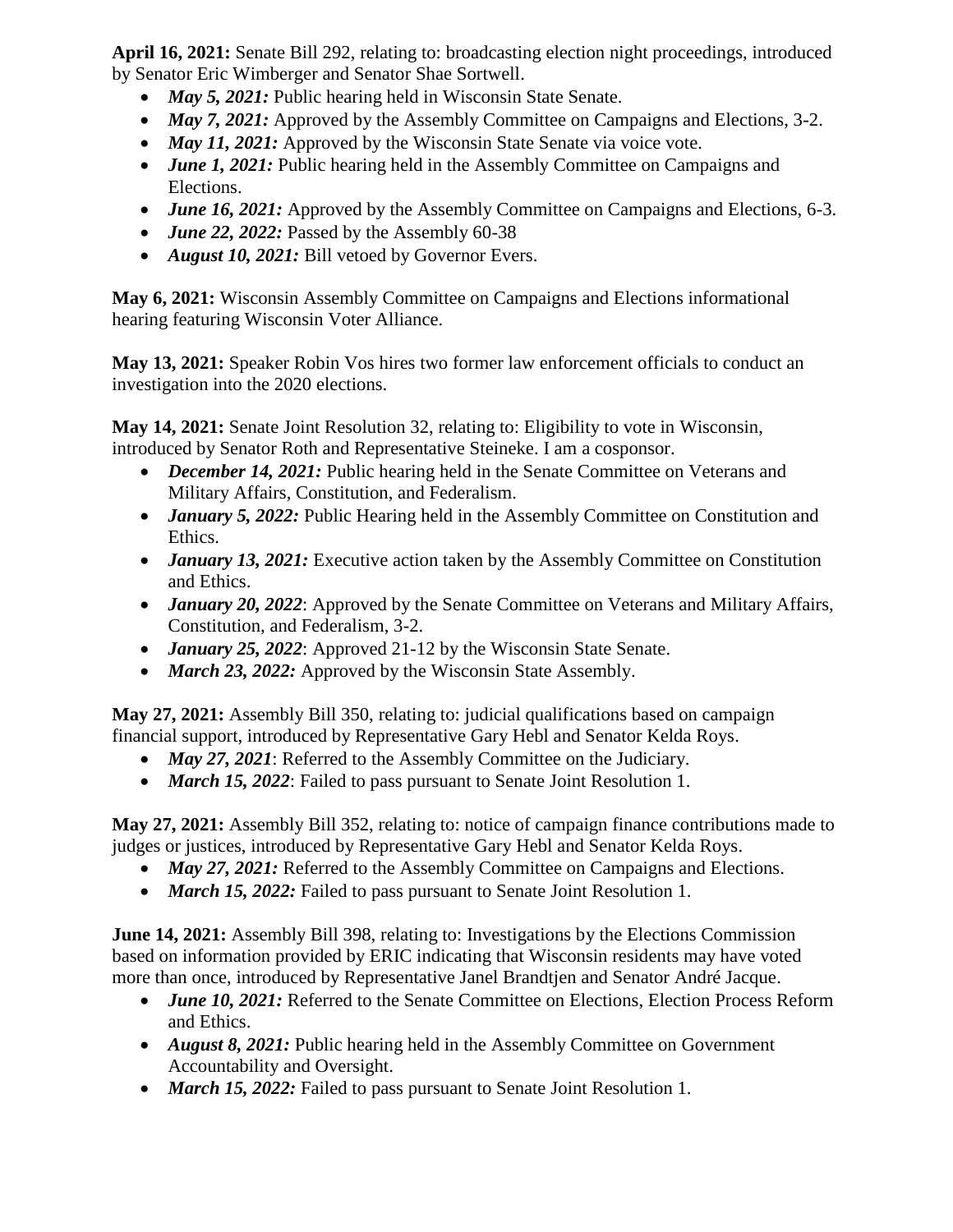**July 1, 2021:** Assembly Bill 433, relating to: submitting copies of complaints with the Elections Commission to the legislature, introduced by Representative Elijah Behnke and Senator Eric Wimberger.

- *June 24, 2021:* Referred to the Senate Committee on Elections, Election Process Reform and Ethics.
- *July 1, 2021:* Referred to the Assembly Committee on Campaigns and Elections.
- *March 15, 2022:* Failed to pass pursuant to Senate Joint Resolution 1.

**July 1, 2021:** Assembly Bill 437, relating to: returning absentee ballots, introduced by Representative Cody Horlacher and Senator Andre Jacque.

- *June 24, 2021:* Referred to the Senate Committee on Elections, Election Process Reform and Ethics.
- *July 1, 2021:* Referred to the Assembly Committee on Campaigns and Elections.
- *March 15, 2022:* Failed to pass pursuant to Senate Joint Resolution 1.

**July 7, 2021:** Assembly Bill 459: Relating to: voter registration at high schools, introduced by Representative Lee Snodgrass and Senator Jeff Smith.

- *July 7, 2021:* Referred to the Senate Committee on Elections, Election Process Reform and Ethics.
- *July 12, 2021:* Referred to the Assembly Committee on Campaigns and Elections.
- *March 15, 2022:* Failed to pass pursuant to Senate Joint Resolution 1.

**July 12, 2021:** Assembly Bill 460, relating to: requiring voter instruction in elementary and high school and including voter education instruction into the state model education standards, introduced By Representative Gordon Hintz and Senator Kelda Roys.

- *July 12, 2021:* Referred to the Assembly Committee on Education.
- *July 21, 2021:* Referred to the Senate Committee on Education.
- *March 15, 2022:* Failed to pass pursuant to Senate Joint Resolution 1.

**July 12, 2021:** Assembly Bill 462, relating to: Voter registration forms and information provided to certain high school students, introduced by Representative Kristina Shelton and Senator Jeff Smith.

- *July 7, 2021:* Referred to the Senate Committee on Elections, Election Process Reform and Ethics.
- *July 12, 2021:* Referred to the Assembly Committee on Campaigns and Elections.
- *March 15, 2022:* Failed to pass pursuant to Senate Joint Resolution 1.

**July 12, 2021:** Assembly Bill 463, relating to: voter preregistration of 16-year-olds and 17-year olds introduced by Representative Kristina Shelton and Senator Kelda Roys.

- *July 7, 2021:* Referred to the Senate Committee on Elections, Election Process Reform and Ethics.
- *July 12, 2021:* Bill referred to the Assembly Committee on Campaigns and Elections.
- *March 15, 2022:* Failed to pass pursuant to Senate Joint Resolution 1.

**July 12, 2021:** Assembly Bill 464, relating to: extending voting rights to certain 17-year olds, introduced.

• *July 12, 2021:* Referred to the Assembly Committee on Campaigns and Elections.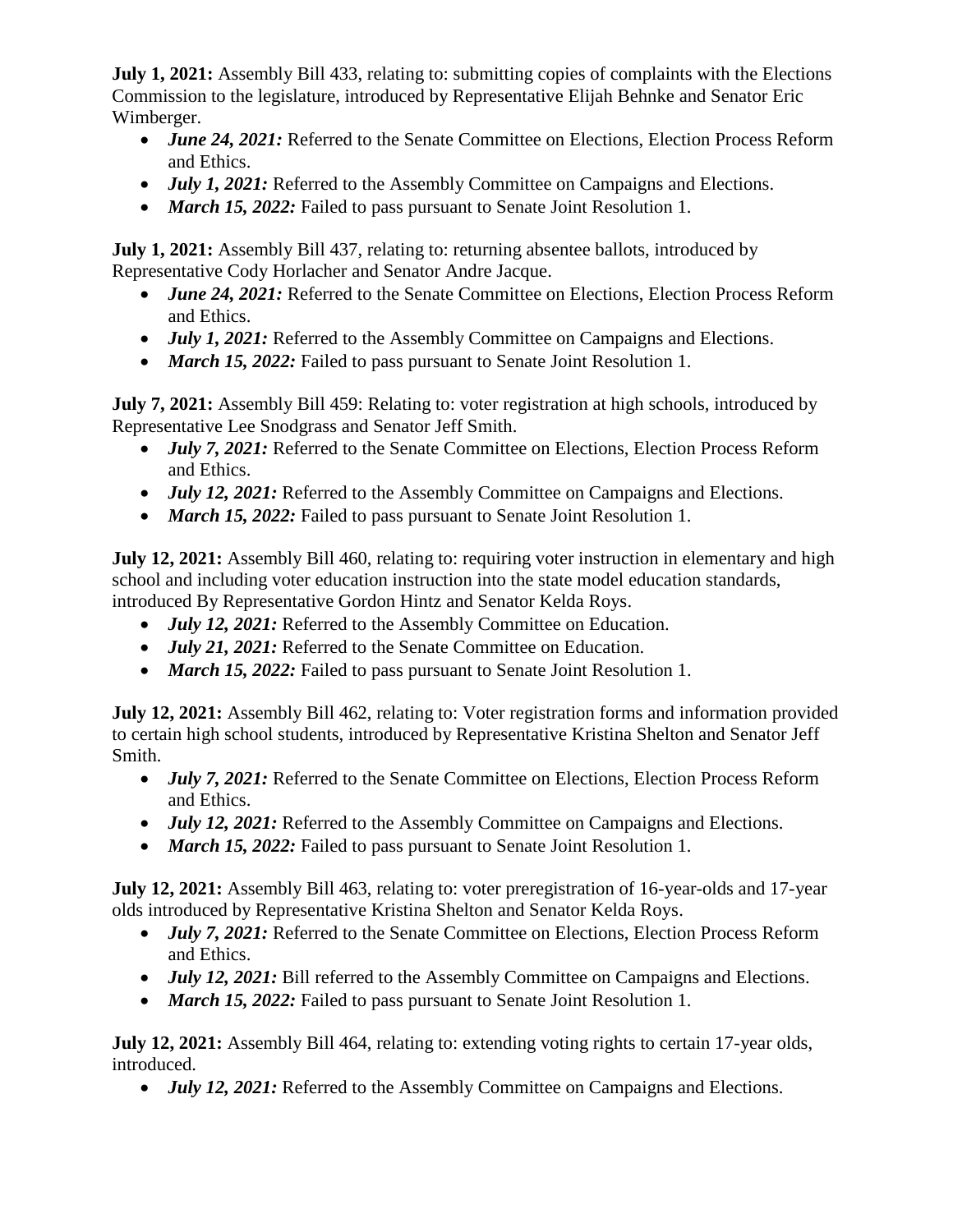- *July 21, 2021:* Referred to the Senate Committee on Elections, Election Process Reform and Ethics.
- *March 15, 2022:* Failed to pass pursuant to Senate Joint Resolution 1.

**August 12, 2021:** Assembly Committee on Campaigns and Elections holds an informational hearing featuring representatives from Authentix.

**August 25, 2021:** Gableman investigation launched by the Assembly.

**August 31, 2021:** Assembly Bill 511, relating to: Relocating the office of the Elections Commission, introduced by Representative David Steffen.

- *August 31, 2021:* Referred to the Assembly Committee on Oversight and Government Accountability.
- *September 15, 2021:* Public Hearing in Wisconsin State Assembly.
- October 6, 2021: Executive session held in Wisconsin State Assembly Committee on Oversight and Government Accountability.
- February 1, 2022: Approved by the Assembly Committee on Government Accountability and Oversight, 5-3.
- February 1, 2022: Referred to the Assembly Rules Committee.
- *March 15, 2022:* Failed to pass pursuant to Senate Joint Resolution 1.

**September 10, 2021:** Assembly Bill 531, relating to: Campaign contribution limits, is introduced by Representative Christine Sinicki and Senator Chris Larson.

- *August 26, 2021:* Referred to the Senate Committee on Elections, Election Process Reform and Ethics.
- *September 10, 2021*: Referred to the Assembly Committee on Campaigns and Elections.
- *March 15, 2022*: Failed to pass pursuant to Senate Joint Resolution 1.

**September 10, 2021:** Assembly Joint Resolution 78, relating to: An advisory referendum on an amendment to the United States Constitution to overturn *Citizens United v. Federal Elections Commission,* introduced by Representative Lisa Subeck and Senator Jeff Smith.

- *August 26, 2021:* Referred to the Senate Committee on Elections, Election Process Reform, and Ethics.
- *September 10, 2021:* Referred to the Assembly Committee on Campaigns and Elections.
- *March 15, 2022:* Failed to adopt pursuant to Senate Joint Resolution 1.

**October 5, 2021:** Green Bay mayor, Eric Genrich is subpoenaed by Justice Gableman.

**October 19, 2021:** Legislative Audit Bureau releases its report on the 2020 election.

**October 29, 2021:** Racine County sheriff holds a press conference outlining voter fraud.

**October 30, 2021:** Senate Bill 730, relating to: Removal of deceased individuals from the official voter registration list and providing a penalty, introduced by Senator Andre Jacque and Representative Timothy Ramthun.

- October 30, 2021: Referred to the Senate Committee on Elections, Election Process Reform and Ethics.
- *December 7, 2021:* Referred to the Assembly Committee on Campaigns and Elections.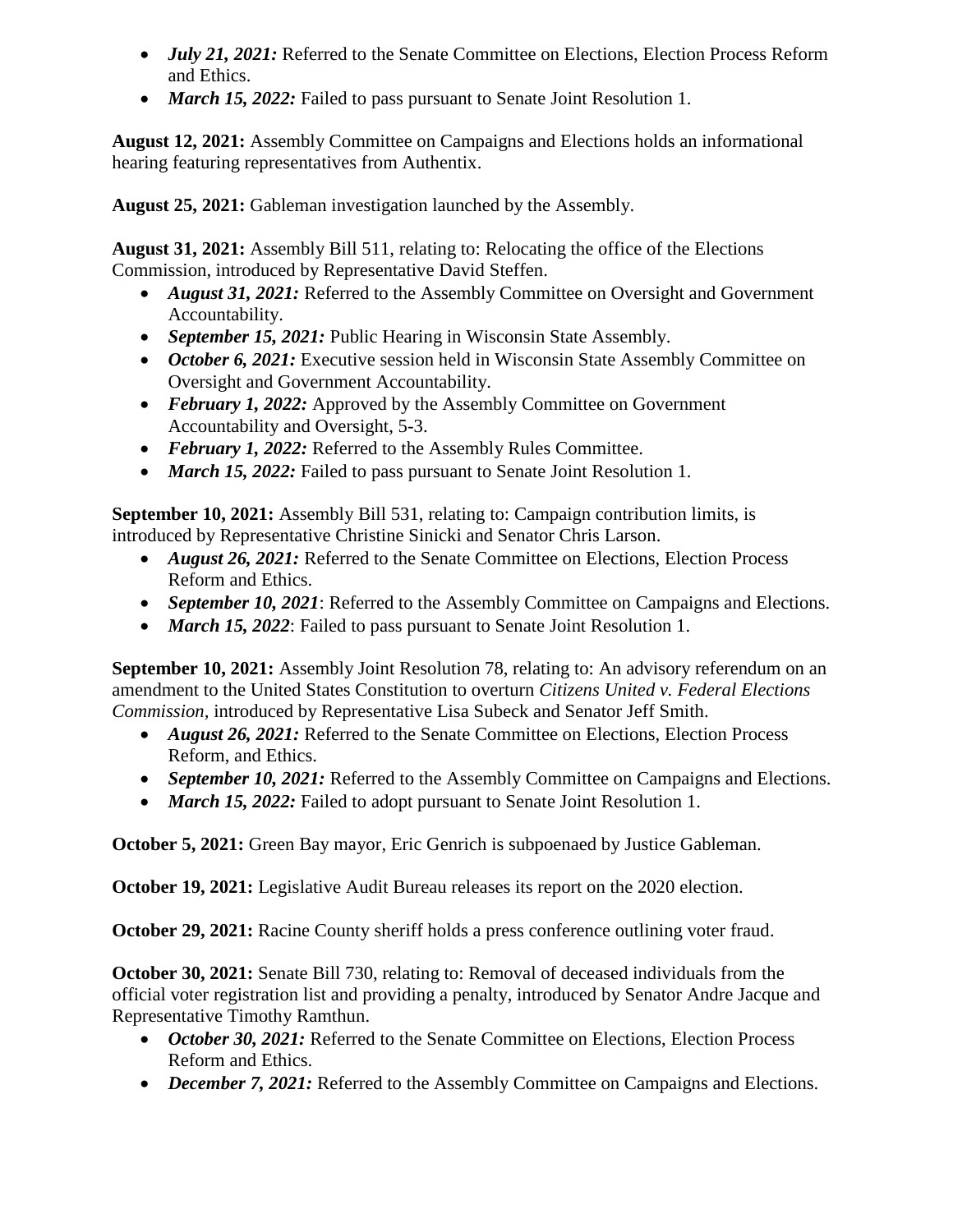**November 5, 2021:** Senate Resolution 11, relating to: Castigating the Wisconsin Elections Commission for ignoring statutory requirements, for sidestepping the administrative rulemaking process, and for not following both the letter and intent of state statutes, introduced by Senator Roger Roth.

- *November 8, 2021:* Amendment adopted 21-12 by the Wisconsin State Senate.
- *March 15, 2022:* Failed to pass pursuant to Senate Joint Resolution 1.

**November 10, 2021:** Assembly Committee on Campaigns and Elections holds an informational hearing featuring Racine County sheriff's special voting deputies and the Gableman report.

**November 10, 2021:** Justice Michael Gableman releases the initial findings of his report.

**December 1, 2021:** Assembly Committee on Campaigns and Elections holds a public hearing featuring Michael Gableman.

**December 2, 2021:** Assembly Joint Resolution 100, relating to: Reserving to the people the power of referendum to reject acts of the legislature and the power of initiative to propose and approve at an election laws and constitutional amendments, introduced by Representative Gary Hebl and Senator Jeff Smith.

- *December 2, 2021:* Referred to the Assembly Committee on Constitution and Ethics.
- *March 15, 2022:* Failed to adopt pursuant to Senate Joint Resolution 1.

**December 8, 2021:** The Assembly Committee on Campaigns and Elections held a public hearing to explore issues related to the state's voter rolls and election abuses.

**December 8, 2021:** Wisconsin Institute for Law and Liberty releases its election audit report.

**January 6, 2022:** Senate Bill 803, relating to: maintain electronic voting system or automatic tabulating data for twenty-two months, introduced by Senator André Jacque and Representative Timothy Ramthun.

- *January 6, 2022:* Referred to the Senate Committee on Elections, Election Process Reform and Ethics.
- *January 18, 2021:* Referred to the Assembly Committee on Campaigns and Elections.
- *March 15, 2022:* Failed to pass pursuant to Senate Joint Resolution 1.

*January 6, 2022:* Senate Bill 804, relating to: Removing ineligible voters from the official voter registration, introduced by Senator André Jacque and Representative Timothy Ramthun.

- *January 6, 2022:* Referred to the Senate Committee on Elections, Election Process Reform and Ethics.
- *January 18, 2022:* Referred to the Assembly Committee on Campaigns and Elections.
- *March 15, 2022:* Failed to pass pursuant to Senate Joint Resolution 1.

**January 10, 2022:** Dane County judge allows Justice Gableman's subpoenas to stand.

**January 13, 2022:** Waukesha County Circuit Court Judge Michael Bohren ruled that absentee ballot drop boxes are not permitted under state law.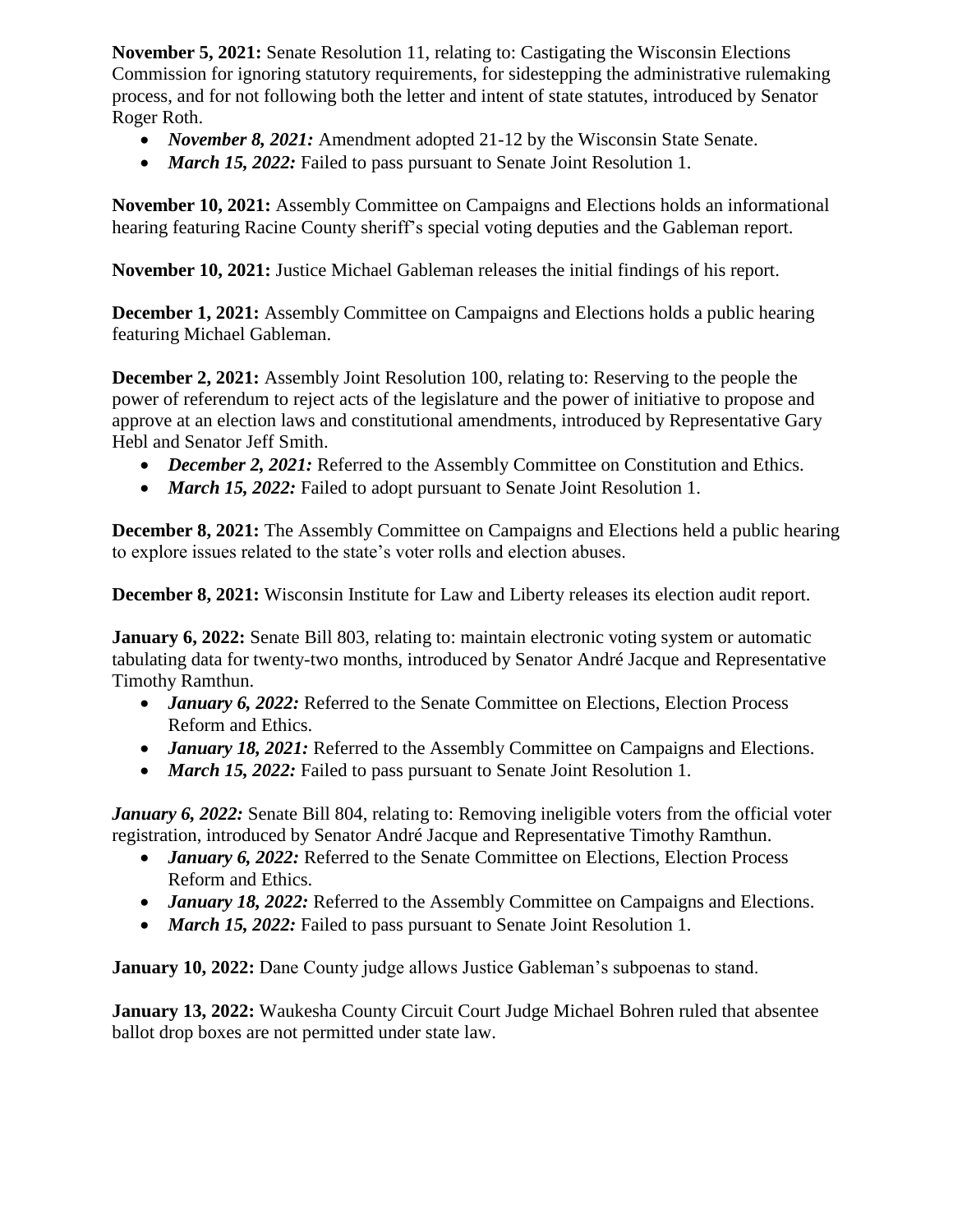**January 18, 2022:** Assembly Joint Resolution 111, relating to: Calling for the resignation of the administrator, assistant administrator, and several members of the Wisconsin Elections Commission, introduced by Representative Joe Sanfelippo.

- *January 18, 2022:* Referred to the Assembly Rules Committee.
- *March 15, 2022:* Failed pursuant to Senate Joint Resolution 1.

**January 19, 2022:** Assembly Committee on Campaigns and Elections holds an informational hearing on WEC database analysis.

**January 19, 2022:** Assembly Committee on Campaigns and Elections executive session motion to support special counsel.

**January 21, 2022:** Senate Bill 873, relating to: Restoration of the Right to Vote to a person barred from voting as a result of a felony conviction, introduced by Senator Duey Stroebel and Representative Shae Sortwell.

- *January 21, 2022:* Referred to the Senate Committee on Elections, Election Processes and Reform and Ethics.
- *January 28, 2022:* Referred to the Assembly Committee on Constitution and Ethics.
- *March 15, 2022:* Failed to pass pursuant to Senate Joint Resolution 1.

**January 24, 2022:** A three-judge panel on the Wisconsin Court of Appeals reinstates drop boxes for the February 2022 elections.

**January 25, 2022:** Assembly Joint Resolution 120, relating to: Reclaiming the ballots for president and vice president that were certified under fraudulent intent, introduced by Representative Timothy Ramthun.

- *January 25, 2022:* Resolution introduced by Representative Timothy Ramthun on the Assembly floor.
- *January 25, 2021:* Assembly Joint Resolution 120 was referred to the Assembly Committee on Rules.
- *March 15, 2022:* Failed to pass pursuant to Senate Joint Resolution 1.

**January 26, 2022:** Assembly Bill 1051, relating to: Requiring a watermark on mailed absentee ballots, circulated for cosponsorship introduced by Representative Cody Horlacher.

- *February 17, 2022:* Referred to the Assembly Committee on Campaigns and Elections.
- *March 15, 2022:* Failed to pass pursuant to Senate Joint Resolution 1.

**January 28, 2022:** Michael Gableman expands his investigation of the 2020 by subpoenaing the Evers Administration's Chief Operating Officer.

**January 28, 2022:** Senate Bill 934, relating to: Maintenance of the voter registration list, training of municipal clerks, data-sharing agreements, pre-election procedures, lines at the polls on election day, and granting rule-making authority, introduced by Senator Kathy Bernier and Representative Barb Dittrich.

- *February* 7, 2022: Public Hearing held in the Senate Committee on Elections, Election Process Reform, and Ethics.
- February 9, 2022: Executive Session held in the Senate Committee on Elections, Election Process Reform, and Ethics.
- February 21, 2022: Public hearing held in the Assembly Committee on State Affairs.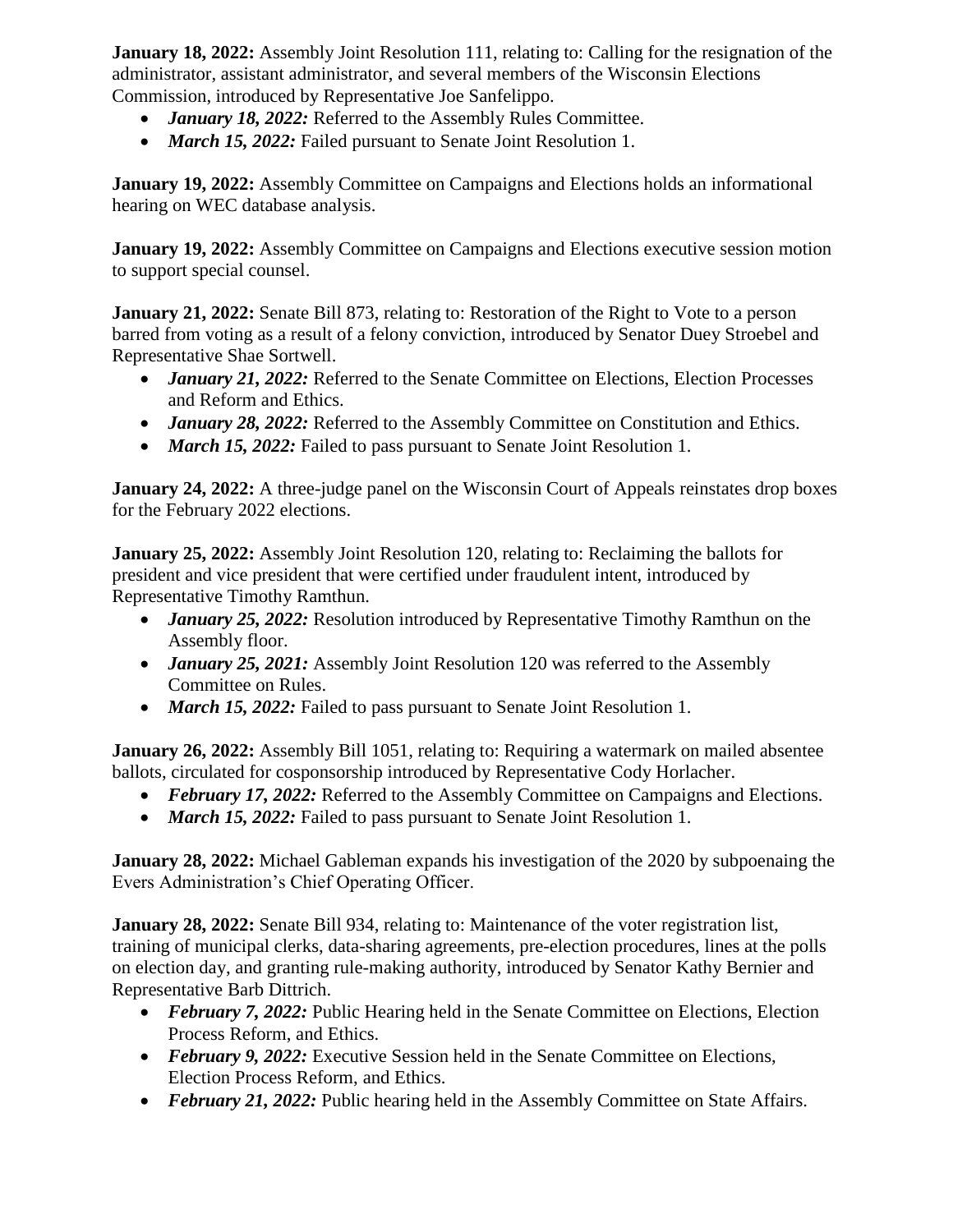- *February 22, 2022:* Approved 21-12 by the Wisconsin State Senate.
- February 23, 2022: Made a special order of business by the Wisconsin State Assembly.
- *March 15, 2022.* Failed to concur in pursuant to Senate Joint Resolution 1.

**January 28, 2022:** Senate Bill 935, relating to: Certain kinds of election resources and contracts for election administration, defects on absentee ballot certificates, returning absentee ballots to the office of the municipal clerk, appointment of election officials, allowing an employee of a residential care facility or qualified retirement home to serve as a personal caregiver voting assistant during a public health emergency or incident of infectious disease, and providing a penalty, introduced by Senator Kathy Bernier and Representative John Macco.

- February 7, 2022: Public hearing held in the Senate Committee on Elections, Election Process Reform, and Ethics.
- *February 21, 2022:* Public hearing held in Assembly Committee on State Affairs.
- February 22, 2022: Approved by the Wisconsin State Senate, 19-14.
- *February 24, 2022:* Approved by the Wisconsin State Assembly, 56-38.
- *February 24, 2022:* Received from the Assembly and concurred in by the senate.
- *March 2, 2022:* The bill was correctly enrolled.
- *April 11, 2022:* The bill was vetoed by Governor Tony Evers.

**January 28, 2022:** Senate Bill 936, relating to: The resolution of complaints filed with the Wisconsin Elections Commission, reports concerning possible violations of elections laws, postelection audits of the electronic voting systems, printing of absentee ballot applications for recounts, introduced by Senator Kathy Bernier and Representative John Macco.

- *February* 7, 2022: Public Hearing held in the Senate Committee on Elections, Election Process Reform, and Ethics.
- February 9, 2022: Executive Session held in the Senate Committee on Elections, Election Process Reform, and Ethics.
- February 21, 2022: Public hearing held in the Assembly Committee on State Affairs.
- *February 22, 2022:* Approved 21-12 by the Wisconsin State Senate.
- *February* 24, 2022: Approved 59-35 by the Wisconsin State Assembly.
- *February 24, 2022:* Received from the Assembly, concurred in by the senate.
- *March 3, 2022:* The bill was correctly enrolled.

**January 28, 2022:** Senate Bill 937, relating to: status as an indefinitely confined voter for the purposes of receiving an absentee ballot automatically and providing a penalty, introduced by Senator Kathy Bernier and Representative Cindi Duchow.

- *February* 7, 2022: Public Hearing held in the Senate Committee on Elections, Election Process Reform, and Ethics.
- *February 21, 2022:* Public hearing held in the Assembly Committee on State Affairs.
- *February 22, 2022:* Approved 18-15 by the Wisconsin State Senate.
- February 24, 2022: Approved 55-39 in the Wisconsin State Assembly.
- *February 24, 2022:* Received from the Assembly, concurred in by the senate.
- *March 3, 2022:* The bill was correctly enrolled.
- *April 11, 2022:* The bill was vetoed by Governor Tony Evers.

**January 28, 2022:** The Wisconsin Supreme Court rules 4-3 (Walsh Bradley, Karofsky, Dallett, and Hagedorn), to allow drop boxes to be used in the February 15, 2022 primary.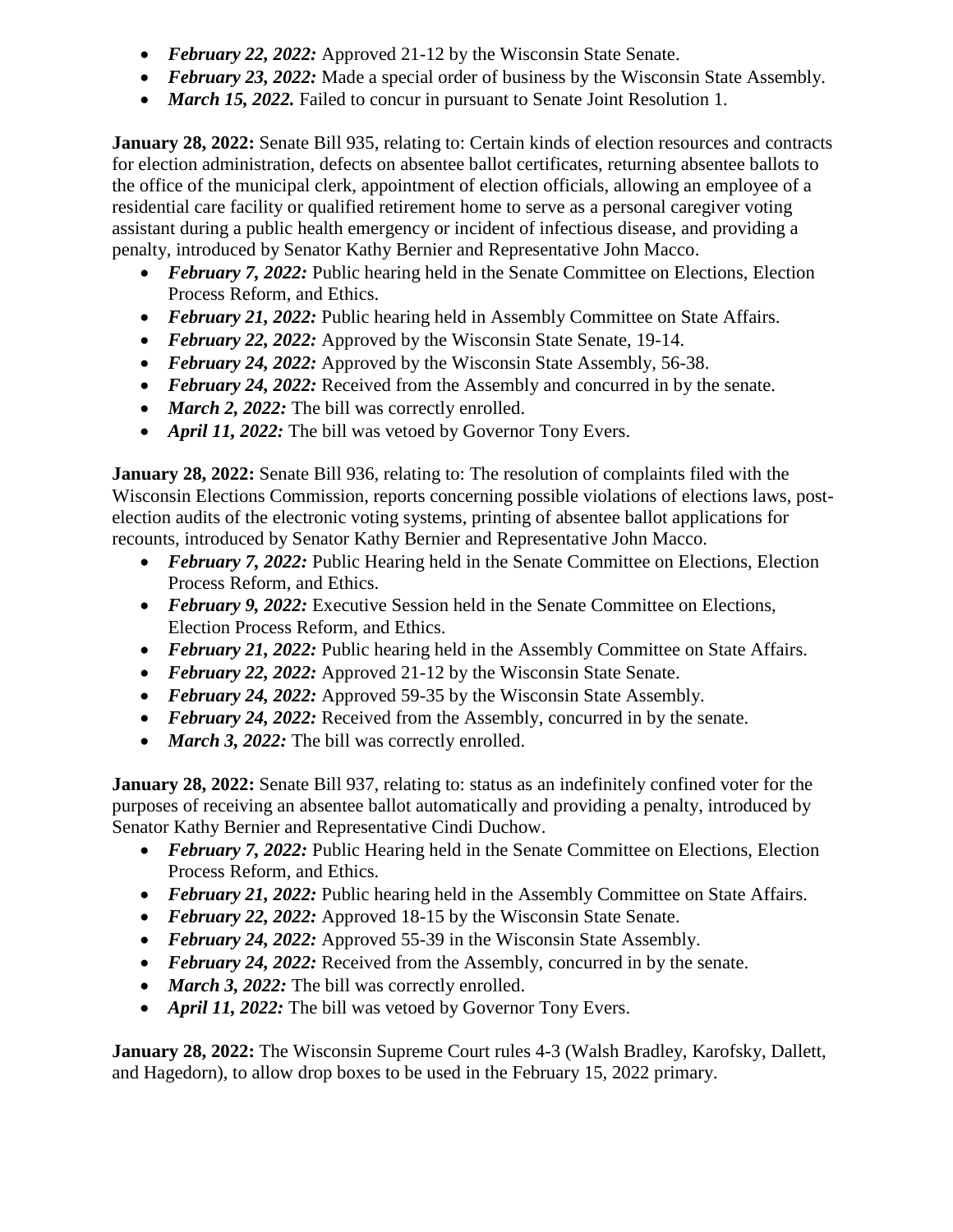**January 31, 2022:** Senate Bill 938, relating to: Verifying citizenship of individuals on the voter registration list and contents of operator's licenses and identification cards, introduced by Representative Dan Knodl and Senator Alberta Darling.

- *February* 7, 2022: Public Hearing held in the Senate Committee on Elections, Election Process Reform, and Ethics.
- *February 9, 2022:* Executive Session held in the Senate Committee on Elections, Election Process Reform, and Ethics.
- *February 21, 2022:* Public hearing held in the Assembly Committee on State Affairs.
- *February 22, 2022:* Approved 22-12 by the Wisconsin State Senate.
- February 24, 2022: Approved 59-36 by the Wisconsin State Assembly.
- *February 24, 2022:* Received from the Assembly, concurred in by the senate.
- *March 3, 2022:* The bill was correctly enrolled.
- *April 11, 2022:* The bill was vetoed by Governor Tony Evers.

**February 1, 2022:** Wisconsin Elections Commission, in a 4-2 vote, allows WEC to use existing guidance as the basis for emergency rules stipulating what errors clerks can fix on absentee ballot envelopes.

**February 1, 2022:** Both Assembly Republican gubernatorial candidates call for dismantling the Wisconsin Elections Commission.

**February 1, 2022:** Senate Bill 939, relating to: Absentee ballot applications, unsolicited mailing or transmission of absentee ballot applications and absentee ballots, secure delivery of absentee ballots, canvassing absentee ballots, voter registration requirements, electronic voter registration, and providing a penalty, introduced by Senator Stroebel and Representative Gundrum.

- *February* 7, 2022: Public Hearing held in the Senate Committee on Elections, Election Process Reform, and Ethics.
- *February 9, 2022:* Executive Session held in the Senate Committee on Elections, Election Process Reform, and Ethics.
- February 21, 2022: Public hearing held in the Assembly Committee on State Affairs.
- *February 22, 2022:* Approved 19-14 by the Wisconsin State Senate.
- February 24, 2022: Approved 59-36 by the Wisconsin State Assembly.
- *February 24, 2022:* Received from the Assembly, concurred in by the senate.
- *March 3, 2022:* The bill was correctly enrolled.
- *April 11, 2022:* The bill was vetoed by Governor Tony Evers.

**February 1, 2021:** Senate Bill 940, relating to: Comparison of voter information on the state's official voter registration list with information maintained by the Wisconsin Department of Transportation, introduced by Representative Rozar and Senator Wimberger.

- February 7, 2022: Public Hearing held in the Senate Committee on Elections, Election Process Reform, and Ethics.
- *February 21, 2022:* Public hearing held in the Assembly Committee on State Affairs.
- *February 22, 2022:* Approved 21-12 by the Wisconsin State Senate.
- February 24, 2022: Approved 59-36 by the Wisconsin State Assembly.
- *February 24, 2022:* Received from the Assembly, concurred in by the senate.
- *March 3, 2022:* The bill was correctly enrolled.
- *April 11, 2022:* The bill was vetoed by Governor Tony Evers.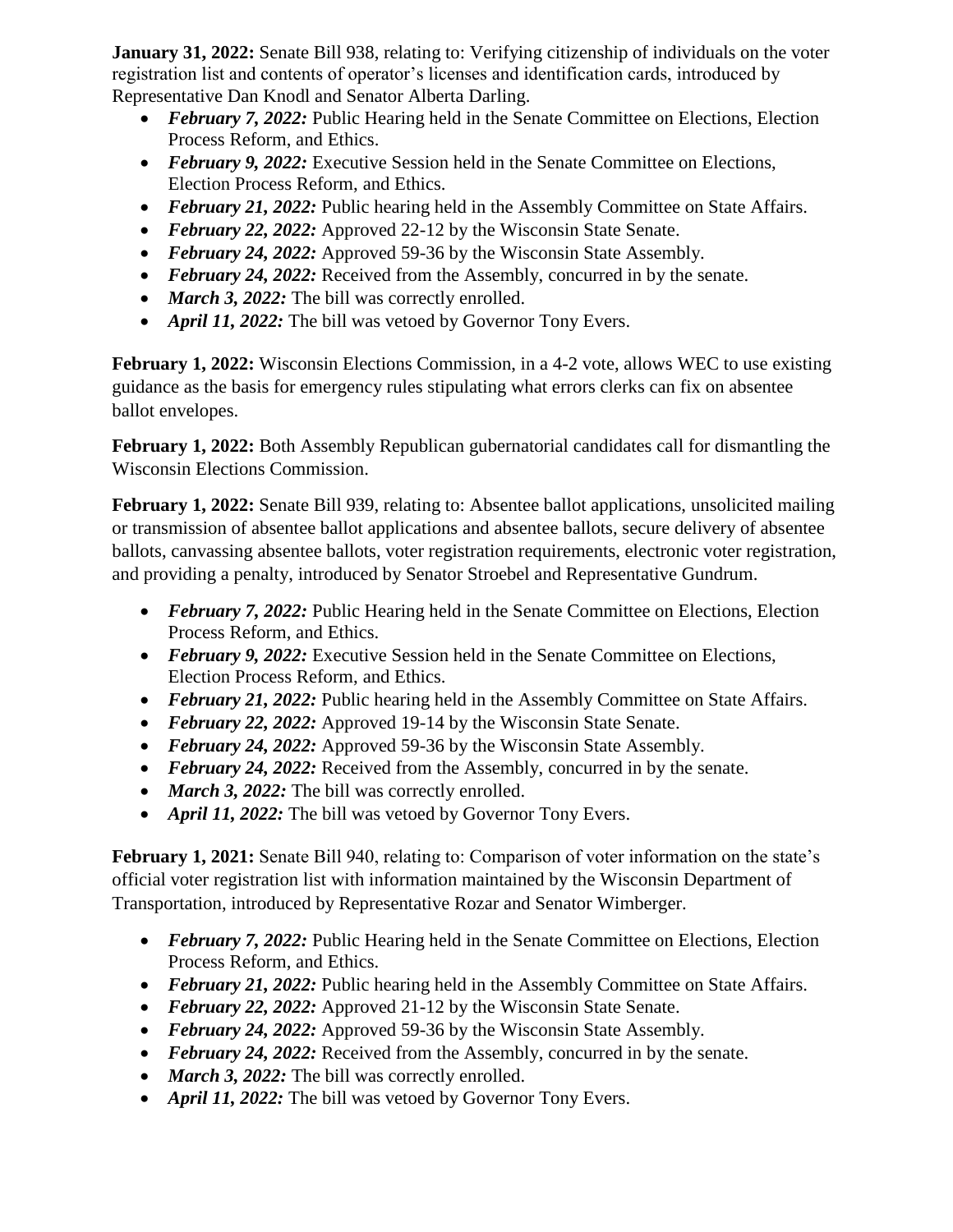**February 1, 2022:** Senate Bill 941, relating: Overseeing the administration of elections, introduced by Representative Vos and Senator LeMahieu.

- *February* 7, 2022: Public Hearing held in the Senate Committee on Elections, Election Process Reform, and Ethics.
- February 9, 2022: Executive Session held in the Senate Committee on Elections, Election Process Reform, and Trade.
- *February 21, 2022:* A public hearing was held in the Assembly Committee on State Affairs.
- *February 22, 2022:* The bill was approved 21-12 by the Wisconsin State Senate.
- February 24, 2022: Approved 58-32 by the Wisconsin State Assembly.
- *February 24, 2022:* Received from the Assembly, concurred in by the senate.
- *March 3, 2022:* The bill was correctly enrolled.
- *April 11, 2022:* The bill was vetoed by Governor Tony Evers.

February 1, 2021: Senate Bill 942, relating to: State agency compliance with election laws, introduced by Senator Stroebel and Representative Petersen.

- February 7, 2022: Public Hearing held in the Senate Committee on Elections, Election Process Reform, and Ethics.
- *February 9, 2022:* Executive Session held in the Senate Committee on Elections, Election Process Reform, and Ethics.
- *February 21, 2022:* Public hearing held in the Assembly Committee on State Affairs.
- *February 22, 2022:* Approved 19-14 by the Wisconsin State Senate.
- February 24, 2022: Approved 59-35 by the Wisconsin State Assembly.
- *February 24, 2022:* Received from the Assembly, concurred in by the senate.
- *March 3, 2022:* The bill was correctly enrolled.
- *April 11, 2022:* The bill was vetoed by Governor Tony Evers.

**February 1, 2022:** Senate Bill 943, relating to: Requiring the Wisconsin Elections Commission to send guidance to the Joint Committee on Review of Administrative Rules, introduced by Senator Darling and Representative Spiros.

- *February* 7, 2022: Public Hearing held in the Senate Committee on Elections, Election Process Reform, and Ethics.
- *February 9, 2022:* Executive Session held in the Senate Committee on Elections, Election Process Reform, and Ethics.
- *February 21, 2022:* Public hearing held in the Assembly Committee on State Affairs.
- *February 22, 2022:* Approved 21-12 by the Wisconsin State Senate.
- February 24, 2022: Approved 59-35 by the Wisconsin State Assembly.
- *February 24, 2022:* Received from the Assembly, concurred in by the senate.
- *March 3, 2022:* The bill was correctly enrolled.
- *April 11, 2022:* The bill was vetoed by Governor Tony Evers.

**February 1, 2022:** Senate Bill 945, relating to: Notifications to local elections officials and the elections commission regarding certain prospective jurors, introduced by Representative Shae Sortwell.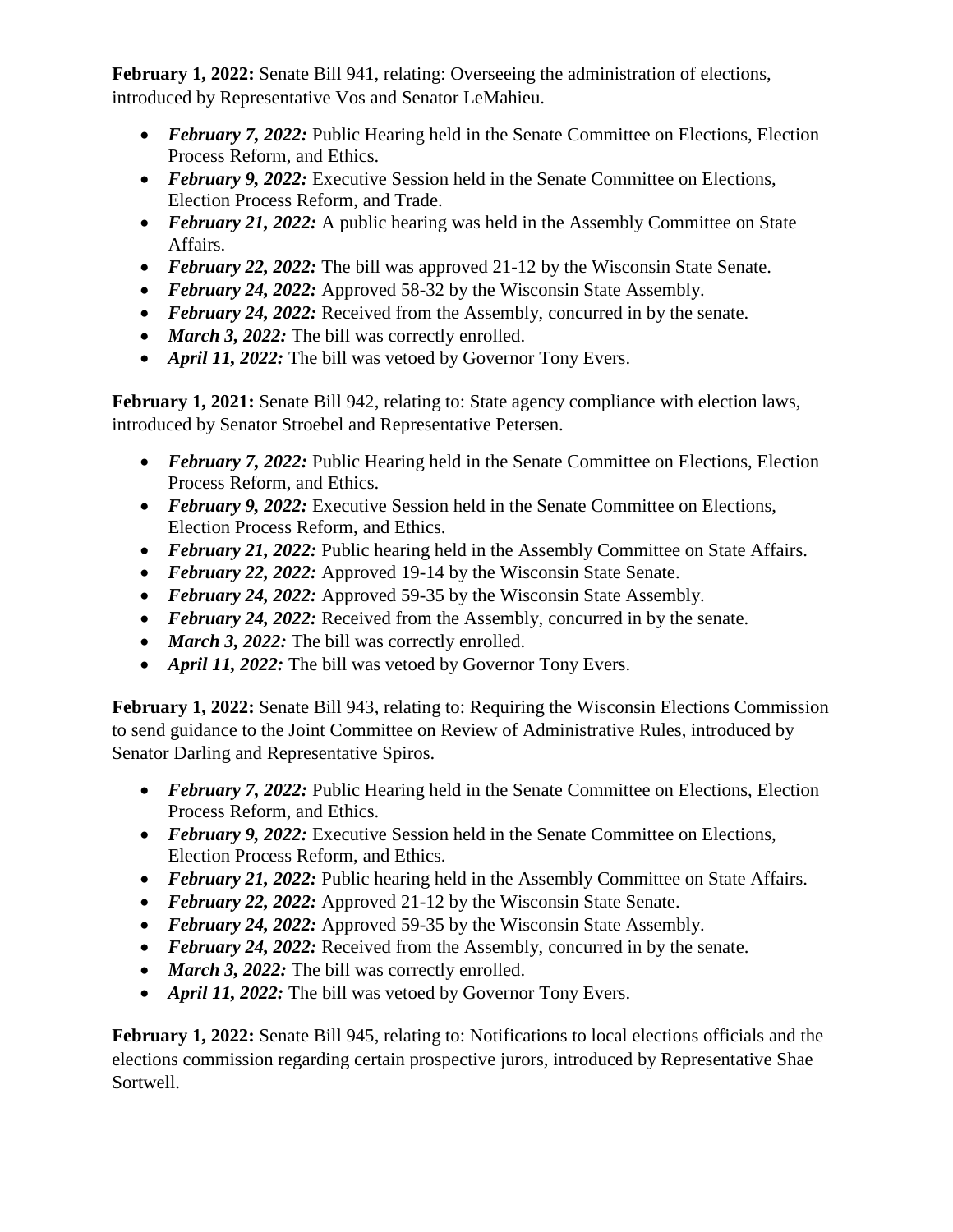- *February 16, 2022:* Public hearing held in the Senate Committee on Elections, Elections Process Reform, and Ethics.
- February 18, 2022: Approved by the Senate Committee on Elections, Elections, Elections Process Reform, and Ethics, 3-2.
- *February 21, 2022:* Public hearing is held in the Assembly Committee on State Affairs.
- *February 22, 2022:* Approved 21-12 by the Wisconsin State Senate.
- February 24, 2022: Approved 58-35 by the Wisconsin State Assembly.
- *February 24, 2022:* Received from the Assembly, concurred in by the senate
- *March 3, 2022:* The bill was correctly enrolled.
- *April 11, 2022:* The bill was vetoed by Governor Tony Evers.

**February 2, 2022:** Senate Joint Resolution 101, relating to: Prohibiting the use of a donation or grant of private resources for purposes of election administration and specifying who may perform tasks related to election administration, introduced by Representative Tyler August and Senator Eric Wimberger.

- *February* 7, 2022: Public Hearing held in the Senate Committee on Elections, Election Process Reform, and Ethics.
- *February 9, 2022:* Executive Session held in the Senate Committee on Elections, Election Process Reform, and Ethics.
- February 21, 2022: Approved by the Wisconsin State Senate, 21-12.
- *February 21, 2022:* A public hearing was held in the Assembly Committee on State Affairs.
- *February 24, 2022:* The Joint Resolution was approved by the Wisconsin State Assembly, 58-32.
- *February 24, 2022:* Received from the Assembly, concurred in by the senate.
- *March 3, 2022:* The bill was correctly enrolled.

**February 2, 2022:** Assembly Joint Resolution 133, relating to: Requiring photographic identification to vote, introduced by Representative Pat Snyder.

- *February 21, 2022:* Public Hearing held in Assembly Committee on State Affairs.
- *February 22, 2022:* Approved by the Assembly Committee on State Affairs, 9-4.
- *February 23, 2022:* Adopted by the Wisconsin State Assembly, 59-36.
- *March 9, 2022:* Referred to the Senate Committee on Elections, Election Process Reform and Ethics.
- *March 15, 2022:* Failed to concur in pursuant to Senate Joint Resolution 1.

**February 3, 2022:** Citizen activists file a petition with the Wisconsin Supreme Court asking that they allow drop boxes for the April  $5<sup>th</sup>$  general election.

**February 4, 2022:** Senate Bill 946, relating to: whistleblower protection for municipal clerks who witness and report election fraud or irregularities, introduced by Representative Kevin Petersen and Senator Kathy Bernier.

- February 16, 2022: A public hearing was held in the Senate Committee on Elections, Elections Reform Processes, and Ethics.
- February 18, 2022: Approved 3-2 by the Senate Committee on Elections, Elections Reform Processes and Ethics.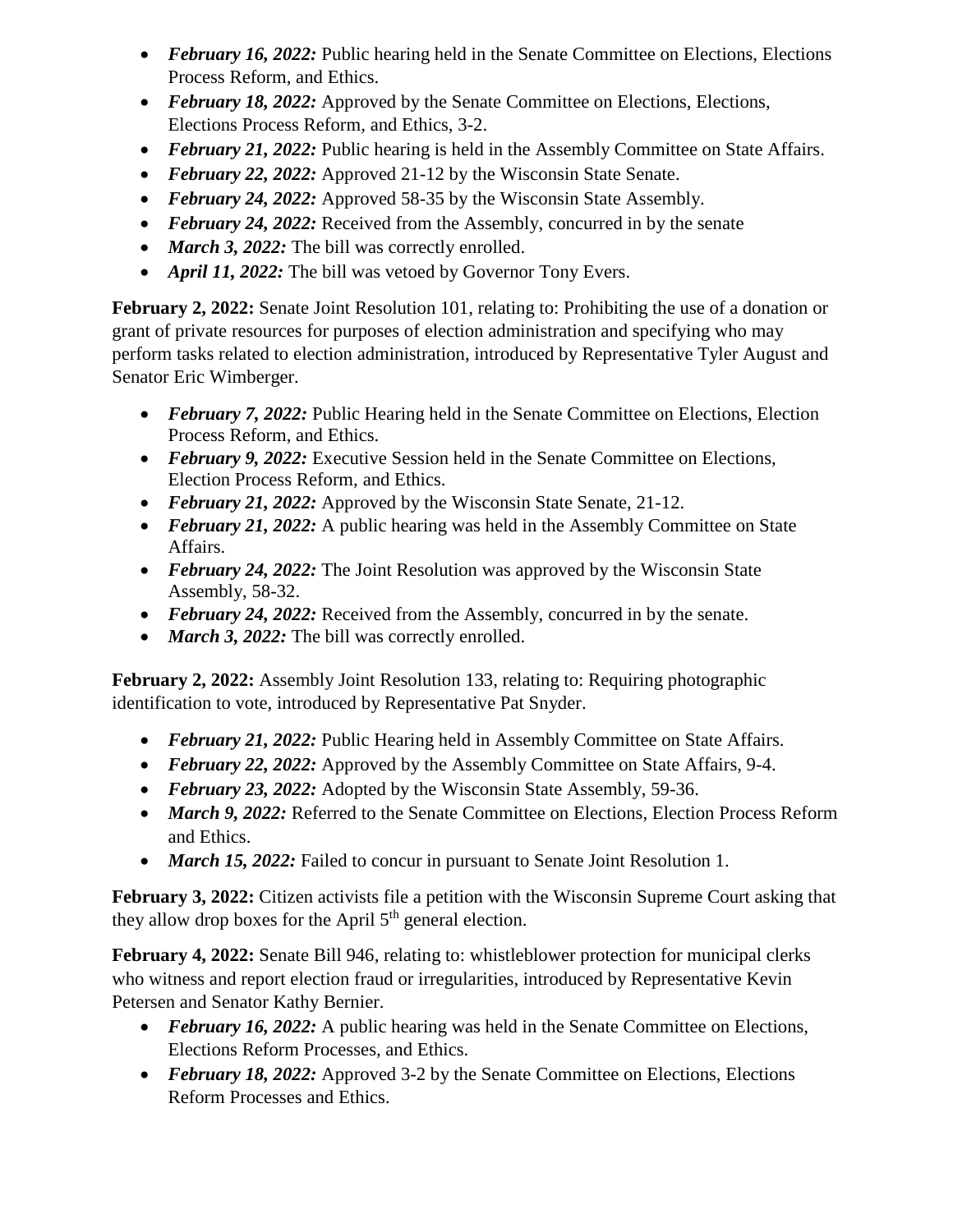- February 21, 2022: Public hearing held in the Assembly Committee on State Affairs.
- *February 22, 2022:* Approved by the Wisconsin State Senate, 20-13.
- February 24, 2022: Approved by the Wisconsin State Assembly, 55-35.
- *February 24, 2022:* Received from the Assembly, concurred in as amended by the senate.
- *March 15, 2022:* Failed to pass pursuant to Senate Joint Resolution 1.

**February 4, 2022:** The Wisconsin Supreme Court, in a 4-3 decision (Walsh Bradley, Dallet, Karofsky, and Hagedorn), rejects a lawsuit filed by Rebecca Kleefisch against the Wisconsin Elections Commission over the use of ballot drop boxes.

**February 9, 2022:** Assembly Committee on Campaigns and Elections holds an informational hearing focused on WEC database analysis.

**February 9, 2022:** Senate Joint Resolution 106, relating to: Commending the Wisconsin Elections Commission and its staff for their outstanding service, introduced by Representative Greta Neubauer and Senator Janet Bewley.

- February 9, 2022: Referred to the Senate Committee on Organization.
- February 22, 2022: Referred to the Assembly Committee on Rules.
- *March 15, 2022:* Failed to adopt pursuant to Senate Joint Resolution 1.

**February 10, 2022:** The Wisconsin Supreme Court, in a 4-3 decision (Ziegler, Roggensack, Bradley, and Hagedorn), ruled that drop boxes could not be used in the April 5, 2022 spring elections.

**February 15, 2022:** LRB-5957, relating to: Wisconsin's membership agreement with the Electronic Registration Information Center, introduced by Representative Timothy Ramthun.

**February 15, 2022:** Assembly Bill 981, relating to: Dissolving the Elections Commission and requiring the secretary of state to administer elections, introduced by Representative Timothy Ramthun.

*February 15, 2022:* Referred to the Assembly Committee on Campaigns and Elections.

**February 15, 2022:** Assembly Bill 982, relating to: Retention of certain records and materials after an election, introduced by Representative Timothy Ramthun.

- February 15, 2022: Referred to the Assembly Committee on Campaigns and Elections.
- *March 15, 2022:* Failed to pass pursuant to Senate Joint Resolution 1.

**February 15, 2022:** Assembly Bill 983, relating to: Audits of contested elections and election nullification, introduced by Representative Timothy Ramthun.

- *February 15, 2022:* Referred to the Assembly Committee on Campaigns and Elections.
- *March 15, 2022:* Failed to pass pursuant to Senate Joint Resolution 1.

**February 16, 2022:** Wisconsin Elections Commission testified before the Assembly Committee on Campaigns and Elections regarding their database analysis.

**February 17, 2022:** Senate Bill 1009, relating to: Proof of residency for voter registration, introduced by Representative Lisa Subeck and Senator Kelda Roys.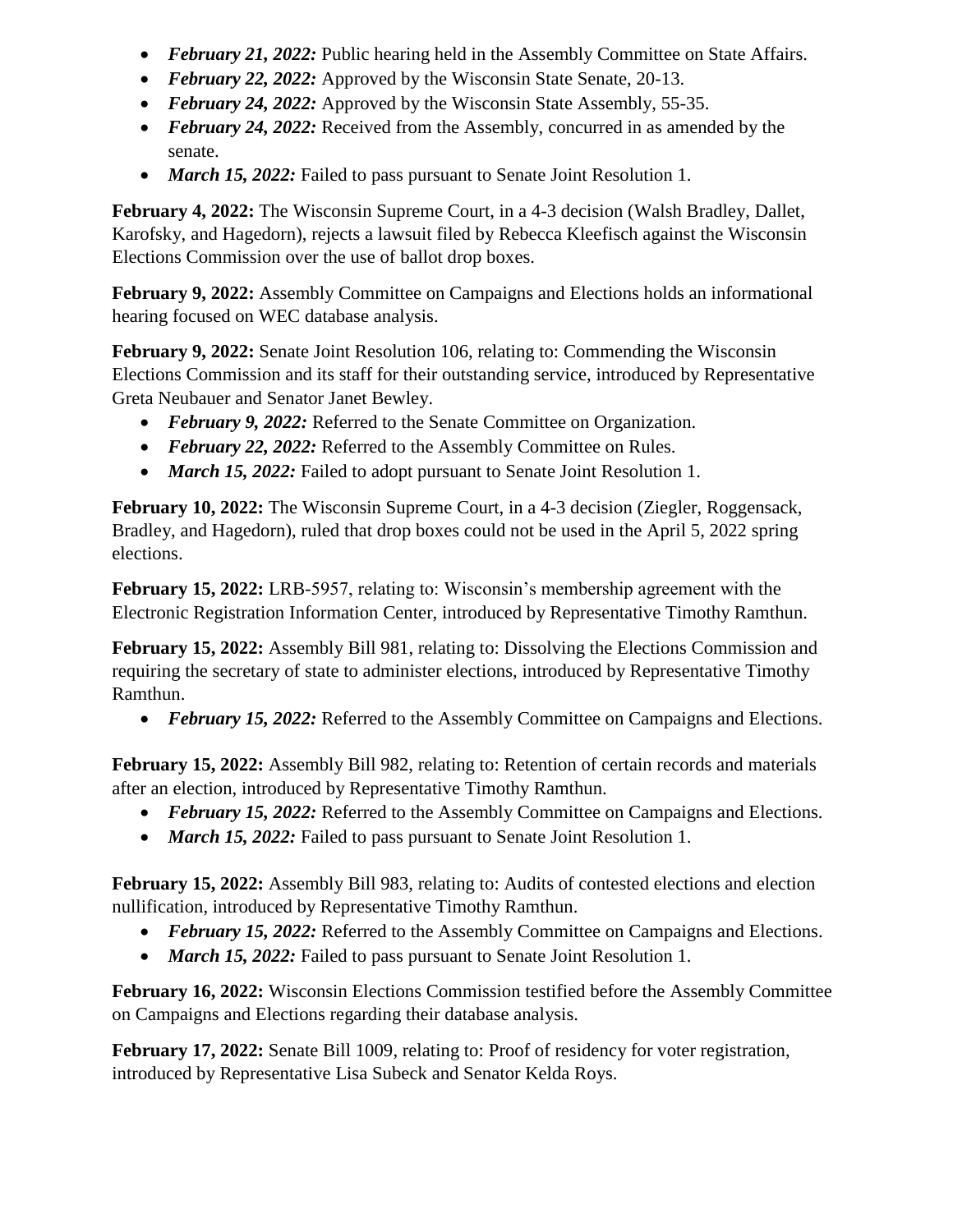- *February 17, 2022:* Referred to the Senate Committee on Elections, Elections Process Reforms, and Ethics.
- *March 7, 2022:* Referred to the Assembly on Campaigns and Elections.
- *March 15, 2022:* Failed to pass pursuant to Senate Joint Resolution 1.

**February 17, 2022:** Wisconsin Elections Commission removes previous guidance to local clerks allowing ballot drop boxes and individuals other than the voter to turn in absentee ballots.

**February 17, 2022:** Senate Bill 978, relating to: Reports and district attorney charging decisions concerning allegations of fraud or misconduct at an election, introduced by Senator Patrick Testin and Representative Elijah Behnke.

- *February 17, 2022:* Referred to the Senate Committee on Elections, Elections Process Reform, and Ethics.
- *February 17, 2022:* Referred to the Assembly Committee on Campaigns and Elections.
- *March 15, 2022:* Failed to pass pursuant to Senate Joint Resolution 1.

**February 24, 2022:** Wisconsin Institute for Law and Liberty testified before the Senate Committee on Elections, Elections Processes Reform, and Ethics, to present their 2021 election report.

February 25, 2022: Assembly Bill 1068, relating to: automatic voter registration, deceptive election practices, voter intimidation and suppression, voter rights, polling place posting and language requirements, election manual requirements, granting rule-making authority, and providing a penalty**,** introduced by Representative Sarah Rodriguez and Senator Jeff Smith.

- *February 17, 2022:* Referred to the Senate Committee on Elections, Elections Process Reform, and Ethics.
- *February 25, 2022:* Referred to the Assembly Committee on Campaigns and Elections.
- *March 15, 2022:* Failed to pass pursuant to Senate Joint Resolution 1.

**February 25, 2022:** Assembly Bill 1069, relating to: Counting individuals confined in state prison to determine populating for redistricting purposes, introduced by Representative Emerson and Senator Taylor.

- *February 25, 2022:* Referred to the Assembly Committee on Campaigns and Elections.
- *March 15, 2022:* Failed pursuant to Senate Joint Resolution 1.

**February 25, 2022:** Assembly Bill 1070, relating to: establishing a plan to register qualified electors who are detained in jail and to allow the electors to vote while detained, introduced by Representative Emerson and Senator Taylor.

- *February 25, 2022:* Referred to the Assembly Committee on Campaigns and Elections.
- *March 15, 2022:* Failed to pass pursuant to Senate Joint Resolution 1.

February 25, 2022: Assembly Bill 1071, relating to: restoring the right to vote to certain persons barred from voting as a result of a felony conviction, changing the information required on voter registration forms, and changing voting procedure for certain persons who are convicted for felonies, introduced by Representative Jody Emerson and Senator Lena Taylor.

- *February 25, 2022:* Referred to the Assembly Committee on Campaigns and Elections.
- *March 15, 2022:* Failed to pass pursuant to Senate Joint Resolution 1.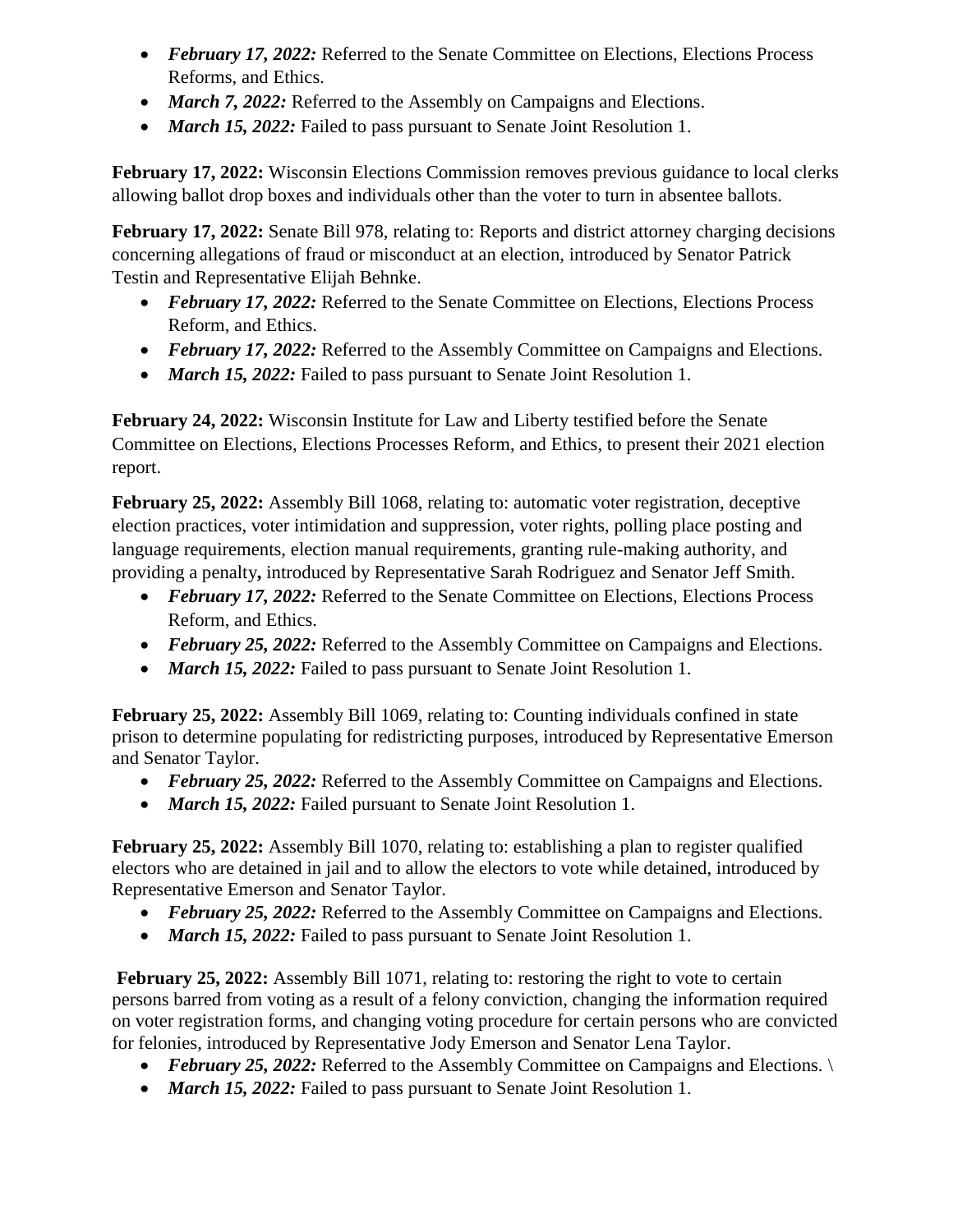**March 1, 2022:** The Assembly Committee on Campaigns and Elections holds an informational hearing featuring Justice Michael Gableman.

**March 1, 2022:** Justice Michael Gableman released his election report.

**March 2, 2022:** Senate Bill 1076, relating to: Grants to municipalities and counties for purposes of election administration and making appropriations, introduced by Senator Kathy Bernier.

- *March 9, 2022:* Referred to the Senate Committee on Elections, Elections Process Reform, and Ethics.
- *March 15, 2022:* Failed to pass pursuant to Senate Joint Resolution 1.

**March 2, 2022:** Senate Bill 1077, relating to: adding a member to the Elections Commission and modifying per diem for members of the Elections Commission and Ethics Commission, introduced by Senators Kathy Bernier and Joan Ballweg.

- *March 9, 2022:* Referred to the Senate Committee on Elections, Elections Process Reform, and Ethics.
- *March 14, 2022:* Failed to pass pursuant to Senate Joint Resolution 1.

**March 3, 2022:** Assembly Bill 1166, relating to: facilitating voter registration for those who have their voting rights restored, introduced by Representative Kalan Haywood and Senator LaTonya Johnson.

- *March 10, 2022:* Referred to the Assembly Committee on Campaigns and Elections.
- *March 15, 2022:* Failed to pass pursuant to Senate Joint Resolution 1.

**March 3, 2022:** Assembly Bill 1167, relating to: facilitating voter registration for applicants for a driver's license or state identification card and granting rule-making authority, introduced by Representative Kalan Haywood and Senator LaTonya Johnson.

- *March 10, 2022:* Referred to the Assembly Committee on Campaigns and Elections.
- *March 15, 2022:* Failed to pass pursuant to Senate Joint Resolution 1.

**March 3, 2022:** Assembly Bill 1168, relating to: facilitating voter registration for applicants for public assistance, introduced by Representative Kalan Haywood and Senator LaTonya Johnson.

- March 10, 2022: Referred to the Assembly Committee on Rules.
- *March 15, 2022:* Failed to pass pursuant to Senate Joint Resolution 1.

**March 4, 2022:** Assembly Bill 1163, relating to: Filing a complaint with the Wisconsin Elections Commission, introduced by Representative Scott Allen and Senator Andre Jacque.

- *March 10, 2022:* Referred to the Assembly Committee on Campaigns and Elections.
- *March 15, 2022:* Failed to pass pursuant to Senate Joint resolution 1.

**March 7, 2022:** The Wisconsin Elections Commission releases a report finding that sixteen convicted felons have been charged with illegally voting in the 2020 presidential election.

**March 17, 2022:** Speaker Vos meets with constitutional law attorneys and attorneys from the nonpartisan Wisconsin Legislative Council to discuss election decertification.